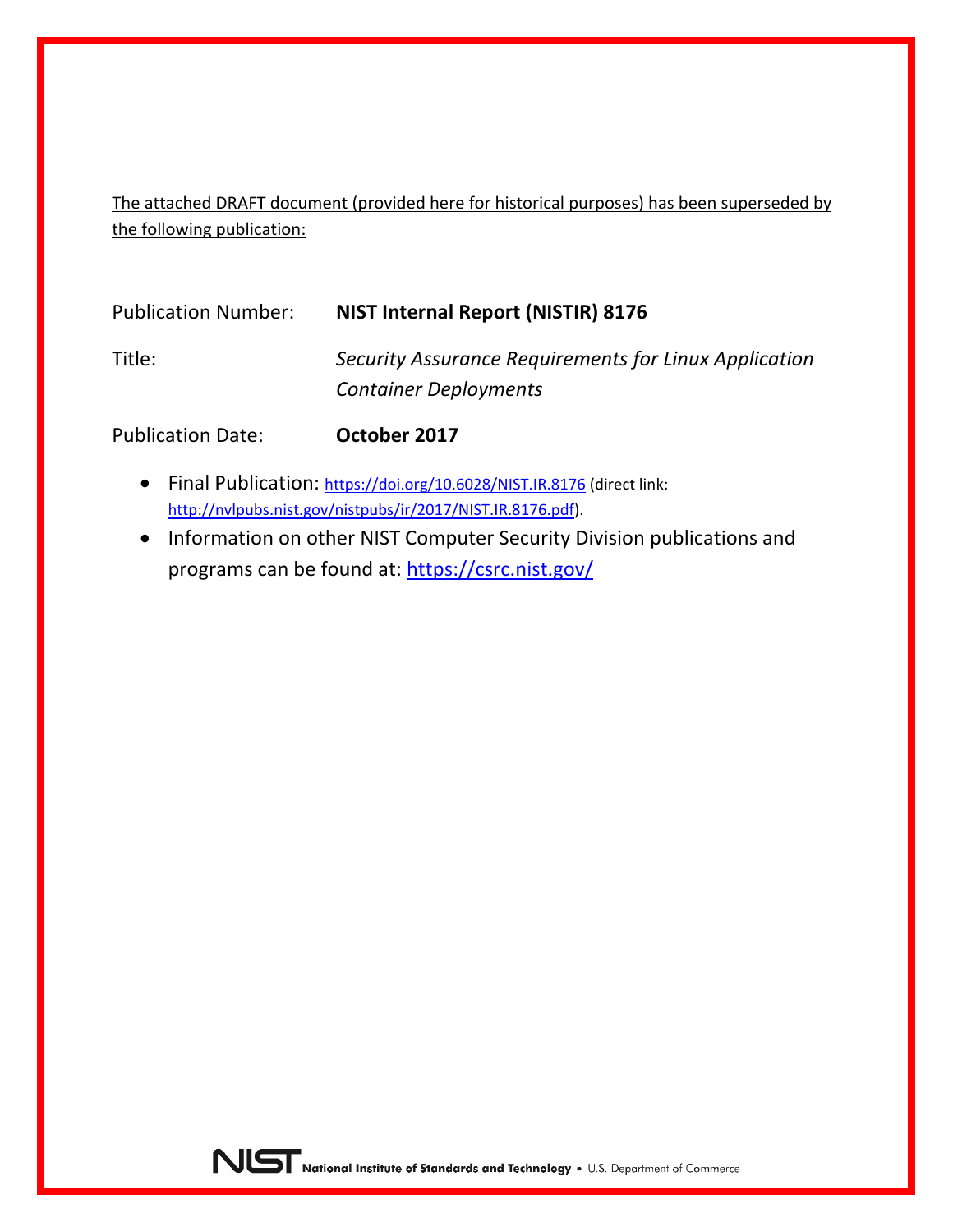The following information was posted with the attached DRAFT document:

August 1, 2017

**Comments Due:** August 25, 2017 **Email Comments to:** [NISTIR8176@nist.gov](mailto:%20NISTIR8176@nist.gov?Subject=Comments%20on%20Draft%20NISTIR%208176)

**Author(s) Ramaswamy Chandramouli (NIST)**

# **Announcement**

NIST requests comments on the release of **Draft NISTIR 8176,** *Security Assurance Requirements for Linux Application Container Deployments*.

Application Containers are slowly finding adoption in enterprise IT infrastructures. To address security concerns associated with deployment of application container platforms, NIST Special Publication 800-190 (2nd Draft), *Application Container Security Guide*, identified security threats to the components of the platform hosting the containers and related artifacts involved in building, storing and using container images. It has also proposed countermeasures for the following components: Hardware, Host OS, Container Runtime, Image, Registry and Orchestrator.

To implement the countermeasures one or more security solutions are needed. To assess the effectiveness of the security solutions implemented based on these recommendations, it is necessary to analyze them and outline the security assurance requirements they must satisfy to meet their intended objectives. This is the contribution of Draft NISTIR 8176. The focus is on application containers on Linux platforms.

The security solutions for which security assurance requirements have been derived cover the following areas:

- 1. Hardware-based root of trust providing integrity for boot process,
- 2. Configuration options using host OS kernel features and kernel loadable modules,
- 3. Protection measures for building and storing container images, and
- 4. Configuration options in Orchestrator tools used for rolling out a production infrastructure involving multiple containers and multiple hosts.

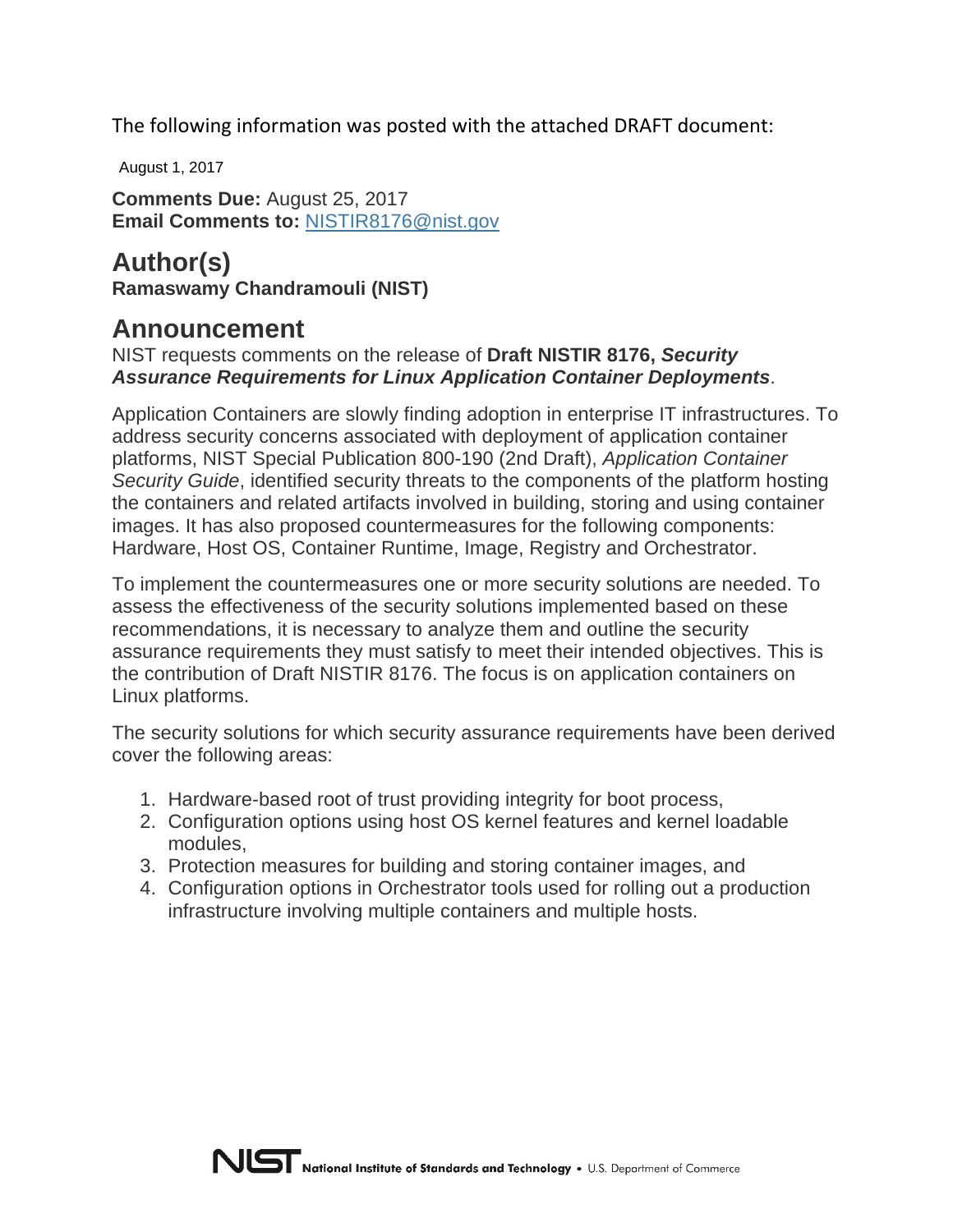| 1<br>$\overline{2}$ | <b>Draft NISTIR 8176</b>                   |
|---------------------|--------------------------------------------|
| 3                   | <b>Security Assurance Requirements for</b> |
| $\overline{4}$      | <b>Linux Application Container</b>         |
| 5                   | <b>Deployments</b>                         |
| 6                   |                                            |
| 7<br>8              | Ramaswamy Chandramouli                     |
| 9                   |                                            |
| 10                  |                                            |
| 11                  |                                            |
| 12                  |                                            |
| 13                  |                                            |
| 14                  |                                            |

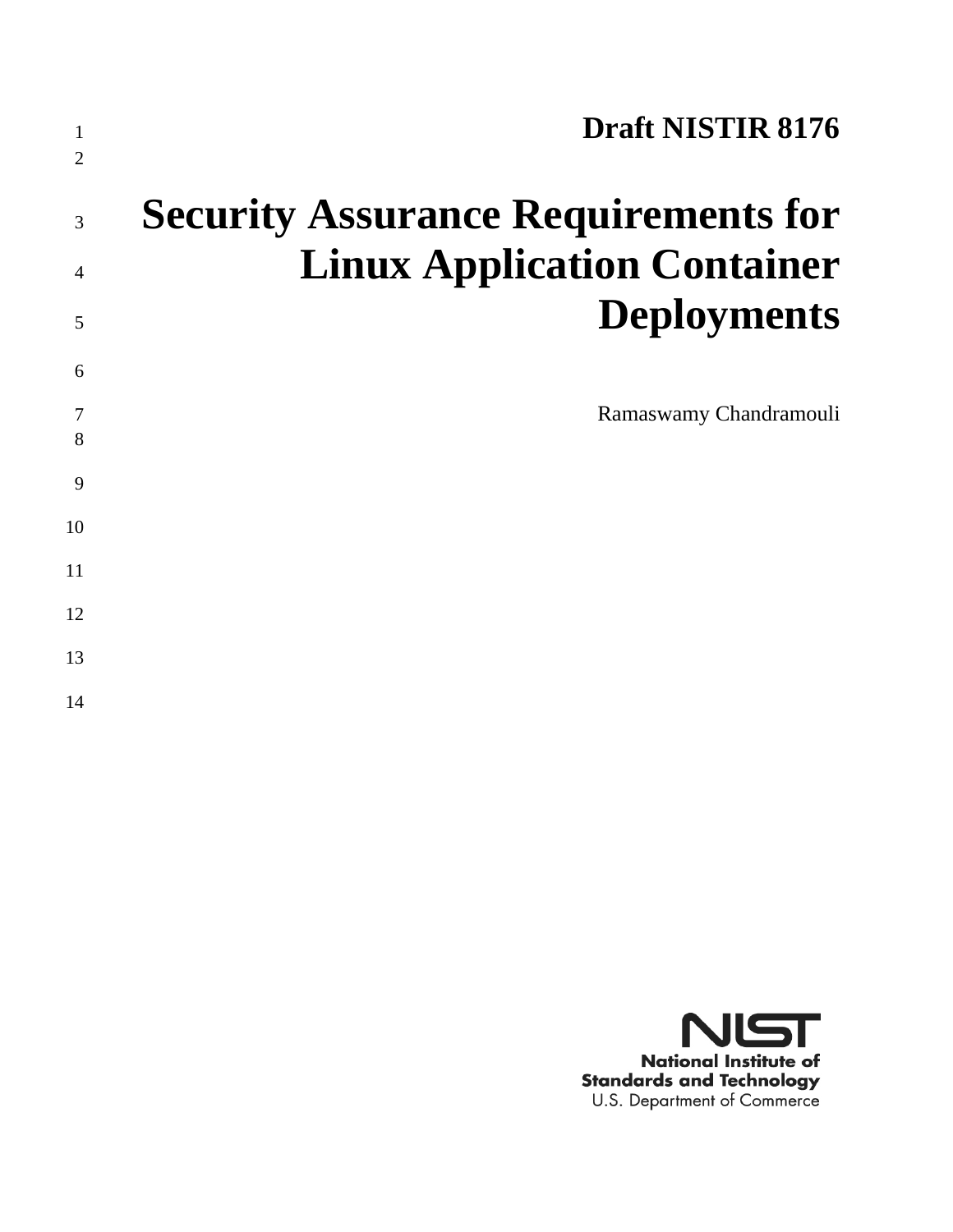| 15                          | <b>Draft NISTIR 8176</b>                                                                                                                                                             |
|-----------------------------|--------------------------------------------------------------------------------------------------------------------------------------------------------------------------------------|
| 16                          |                                                                                                                                                                                      |
| 17                          | <b>Security Assurance Requirements for</b>                                                                                                                                           |
| 18                          | <b>Linux Application Container</b>                                                                                                                                                   |
| 19                          | <b>Deployments</b>                                                                                                                                                                   |
| 20                          |                                                                                                                                                                                      |
| 21<br>22<br>23              | Ramaswamy Chandramouli<br><b>Computer Security Division</b><br><b>Information Technology Laboratory</b>                                                                              |
| 24<br>25                    |                                                                                                                                                                                      |
| 26<br>27                    |                                                                                                                                                                                      |
| 28<br>29                    |                                                                                                                                                                                      |
| 30<br>31                    |                                                                                                                                                                                      |
| 32<br>33                    |                                                                                                                                                                                      |
| 34<br>35                    | August 2017                                                                                                                                                                          |
| 36<br>37                    |                                                                                                                                                                                      |
|                             | <b>ARTIMENT OF COMMA</b><br>$\star$<br><b>CANAD</b><br>STATES OF                                                                                                                     |
| $\frac{38}{39}$<br>40<br>41 | U.S. Department of Commerce                                                                                                                                                          |
| 42<br>43<br>44<br>45        | Wilbur L. Ross, Jr., Secretary<br>National Institute of Standards and Technology<br>Kent Rochford, Acting NIST Director and Under Secretary of Commerce for Standards and Technology |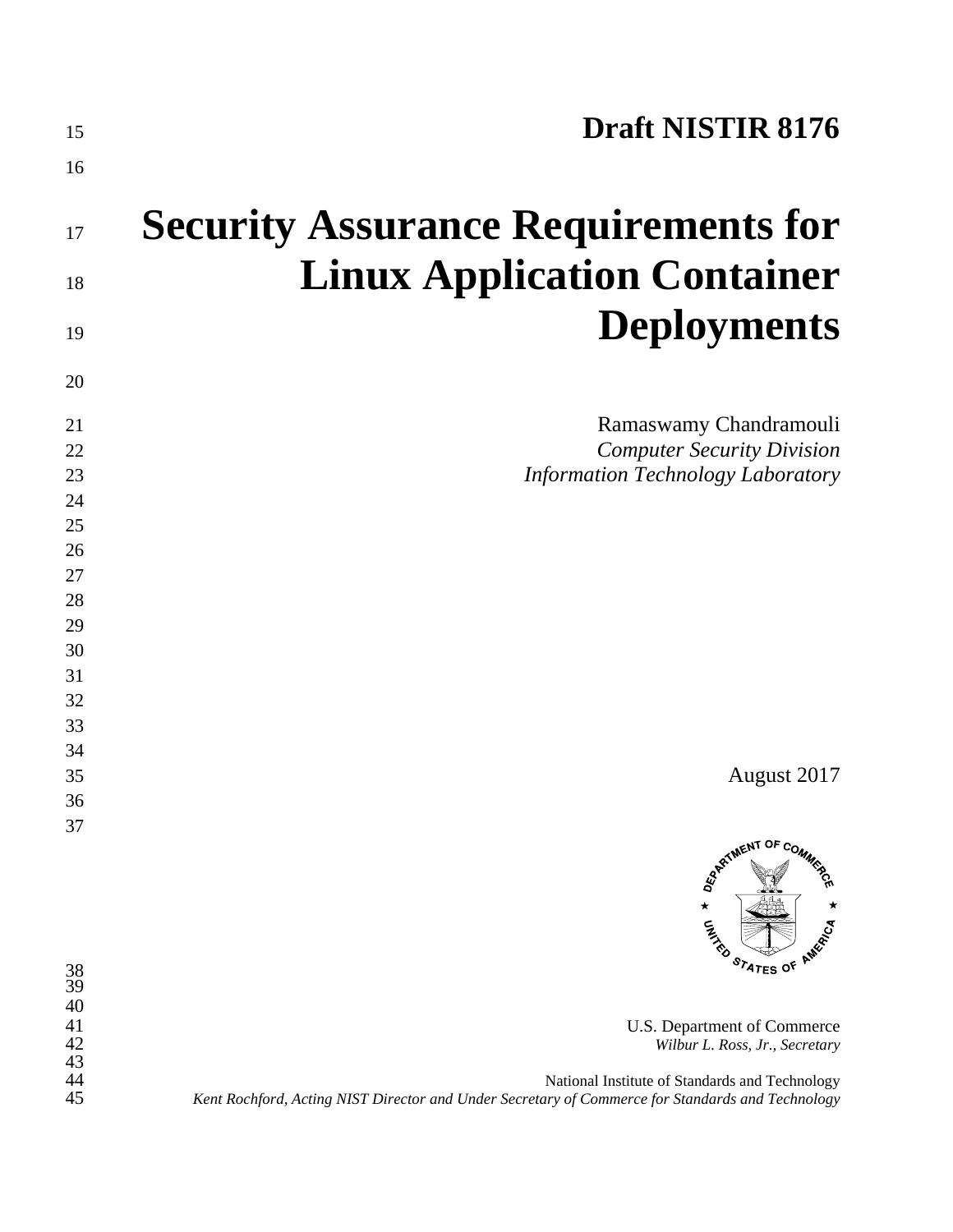| 46 | National Institute of Standards and Technology Internal Report 8176                                                      |
|----|--------------------------------------------------------------------------------------------------------------------------|
| 47 | 36 pages (August 2017)                                                                                                   |
| 48 |                                                                                                                          |
| 49 | Certain commercial entities, equipment, or materials may be identified in this document in order to describe an          |
| 50 | experimental procedure or concept adequately. Such identification is not intended to imply recommendation or             |
| 51 | endorsement by NIST, nor is it intended to imply that the entities, materials, or equipment are necessarily the best     |
| 52 | available for the purpose.                                                                                               |
| 53 | There may be references in this publication to other publications currently under development by NIST in accordance      |
| 54 | with its assigned statutory responsibilities. The information in this publication, including concepts and methodologies, |
| 55 | may be used by federal agencies even before the completion of such companion publications. Thus, until each              |
| 56 | publication is completed, current requirements, guidelines, and procedures, where they exist, remain operative. For      |
| 57 | planning and transition purposes, federal agencies may wish to closely follow the development of these new               |
| 58 | publications by NIST.                                                                                                    |
| 59 | Organizations are encouraged to review all draft publications during public comment periods and provide feedback to      |
| 60 | NIST. Many NIST cybersecurity publications, other than the ones noted above, are available at                            |
| 61 | http://csrc.nist.gov/publications.                                                                                       |
| 62 |                                                                                                                          |
| 63 | Public comment period: August 01, 2017 through August 25, 2017                                                           |

 National Institute of Standards and Technology Attn: Computer Security Division, Information Technology Laboratory 100 Bureau Drive (Mail Stop 8930) Gaithersburg, MD 20899-8930 Email: NISTIR8176@nist.gov

- All comments are subject to release under the Freedom of Information Act (FOIA).
-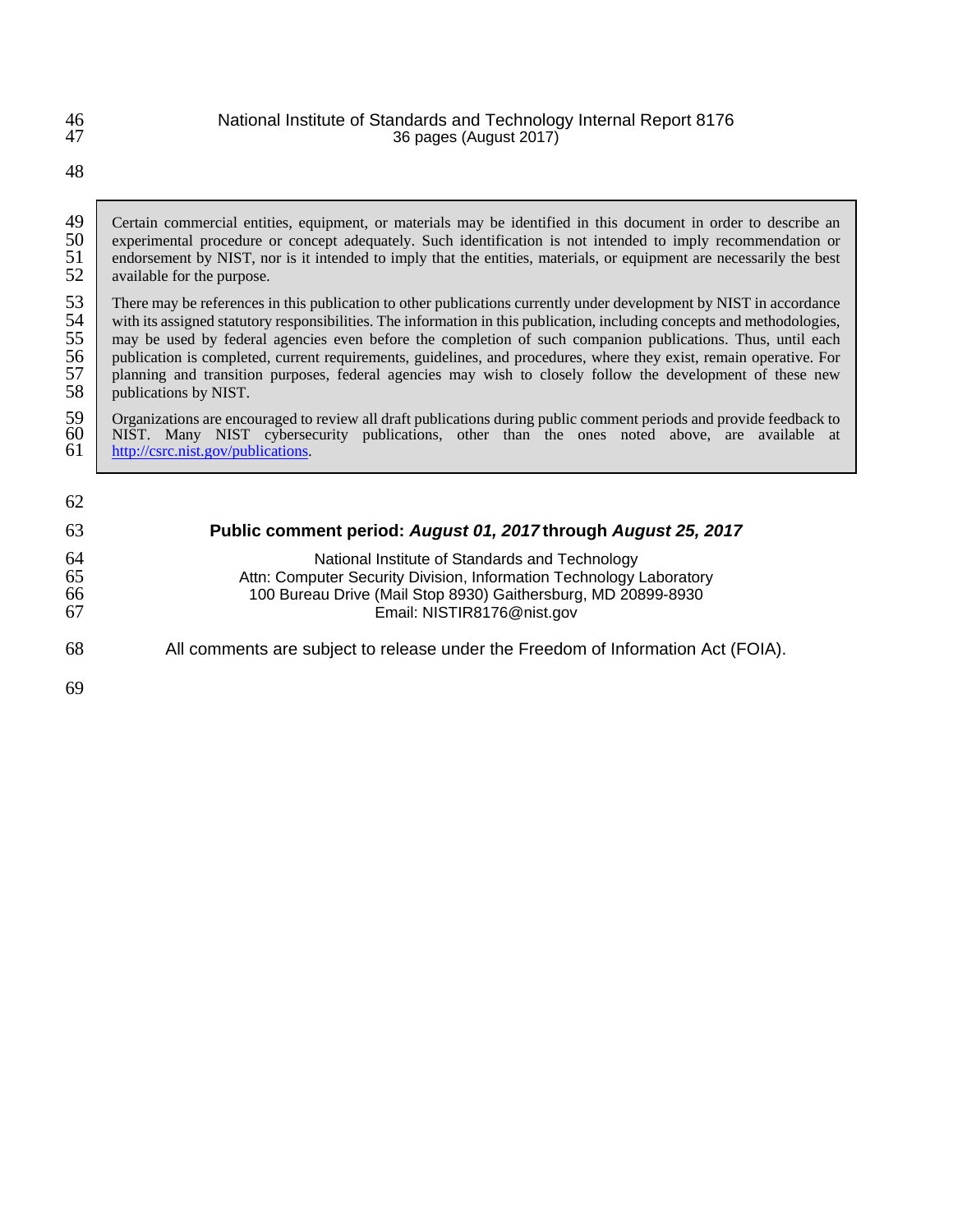### **Reports on Computer Systems Technology**

 The Information Technology Laboratory (ITL) at the National Institute of Standards and Technology (NIST) promotes the U.S. economy and public welfare by providing technical leadership for the Nation's measurement and standards infrastructure. ITL develops tests, test methods, reference data, proof-of-concept implementations, and technical analyses to advance the development and productive use of information technology. ITL's responsibilities include the development of management, administrative, technical, and physical standards and guidelines for the cost-effective security and privacy of other than national security-related information in federal information systems.

#### **Abstract**

Application Containers are slowly finding adoption in enterprise IT infrastructures. Security

guidelines and countermeasures have been proposed to address security concerns associated with

the deployment of application container platforms. To assess the effectiveness of the security

 solutions implemented based on these recommendations, it is necessary to analyze them and outline the security assurance requirements they must satisfy to meet their intended objectives.

This is the contribution of this document. The focus is on application containers on a Linux

- platform.
- 
- 
- 

#### **Keywords**

application container; capabilities; Cgroups; container image; container registry; kernel loadable

- module; Linux kernel; namespace; Trusted Platform Module.
-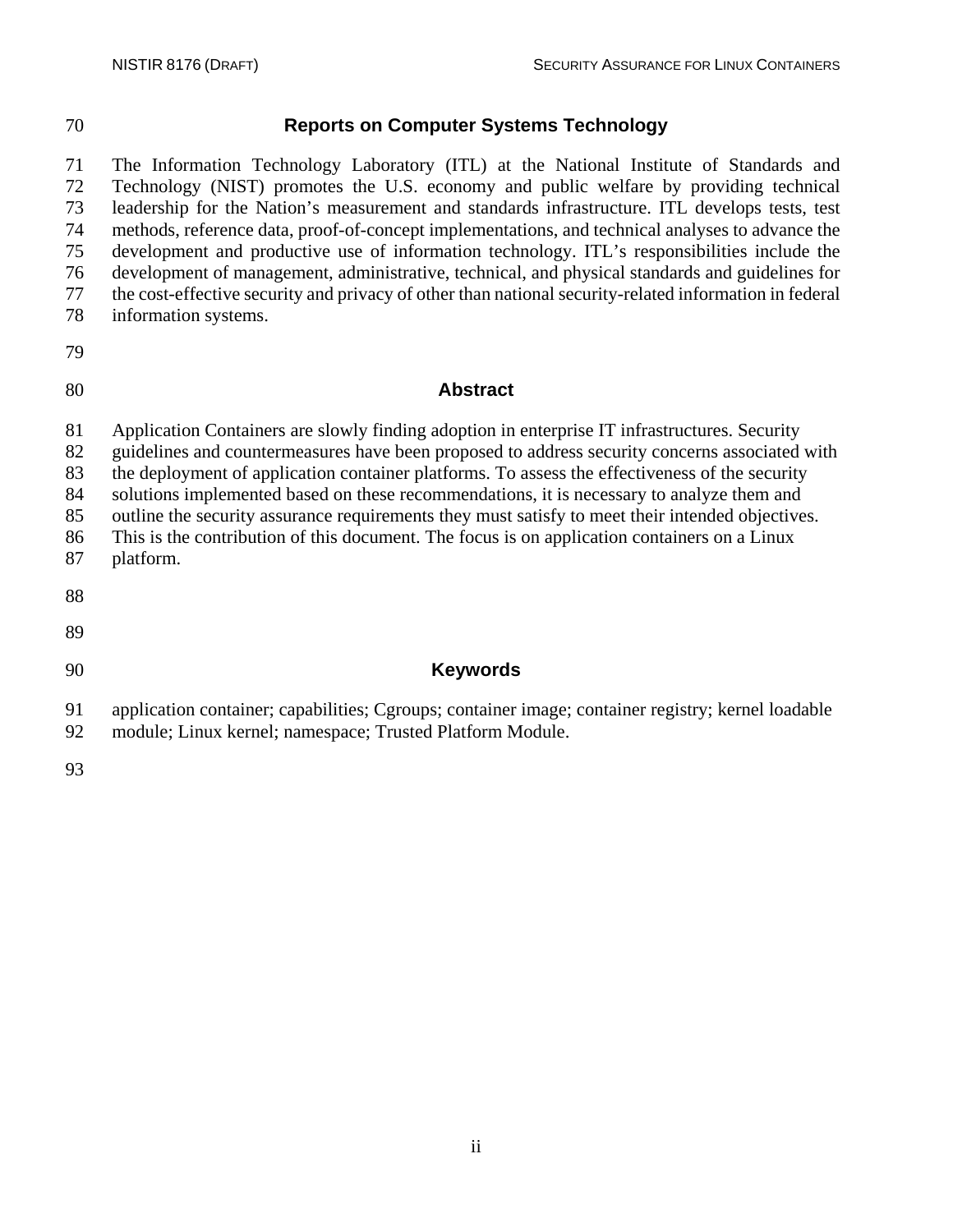| 94                | <b>Acknowledgements</b>                                                                                                                                                                                                                            |
|-------------------|----------------------------------------------------------------------------------------------------------------------------------------------------------------------------------------------------------------------------------------------------|
| 95                |                                                                                                                                                                                                                                                    |
| 96                |                                                                                                                                                                                                                                                    |
| 97                |                                                                                                                                                                                                                                                    |
| 98                |                                                                                                                                                                                                                                                    |
| 99                |                                                                                                                                                                                                                                                    |
| 100               |                                                                                                                                                                                                                                                    |
| 101               |                                                                                                                                                                                                                                                    |
| 102               | <b>Audience</b>                                                                                                                                                                                                                                    |
| 103<br>104<br>105 | The target audience for this document includes system architects and system administrators for<br>container stacks in enterprise infrastructures or in infrastructures used for offering container<br>service as part of an overall cloud service. |
| 106               |                                                                                                                                                                                                                                                    |
| 107               | <b>Trademark Information</b>                                                                                                                                                                                                                       |
| 108               | All registered trademarks or trademarks belong to their respective organizations.                                                                                                                                                                  |
| 109               |                                                                                                                                                                                                                                                    |
| 110               |                                                                                                                                                                                                                                                    |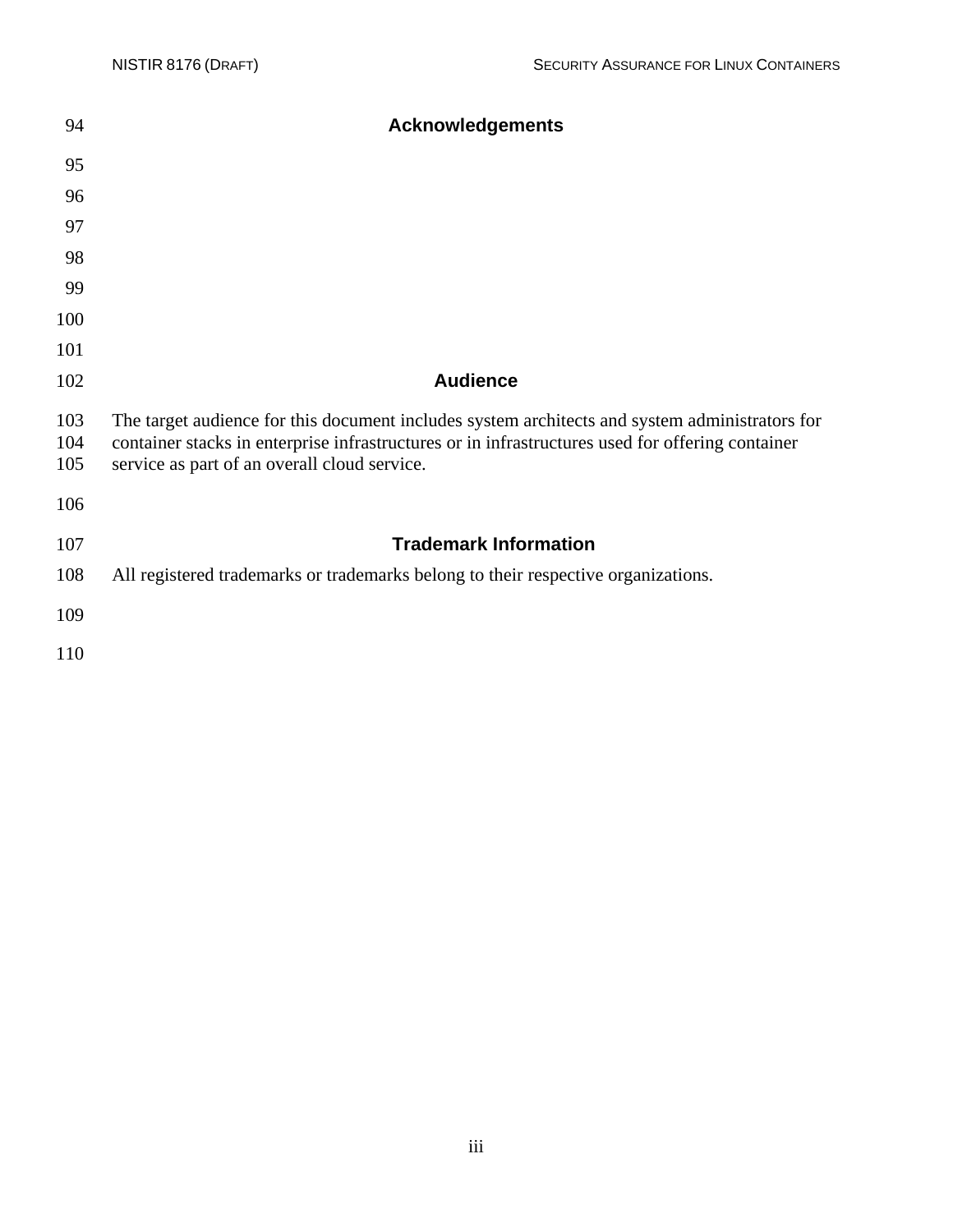#### <span id="page-7-0"></span>**Executive Summary**

- Application containers are now slowly finding adoption in production environments due to the
- following advantages: short development and deployment cycle, resource efficiency through
- lightweight virtualization, and availability of tools for automating the processes involved. At the
- 115 same time, security concerns are dictating the pace of adoption. To address these concerns,
- security guidelines and countermeasures have been proposed by NIST through the Application
- Container Security Guide (NIST Special Publication 800-190).
- The Application Security Guide identified security threats to the components of the platform
- hosting the containers and related artifacts involved in building containers and storing them prior
- to launch. Taking into consideration the overall security implications for the entire ecosystem
- involving containers, the document also provided security countermeasures for and through six
- entities including Hardware, Host OS, Container Runtime, Image, Registry and Orchestrator.
- To carry out these recommendations in the form of countermeasures, one or more security
- 124 solution are needed. In order for these security solutions to effectively meet their security
- objectives, it is necessary to analyze those security solutions and detail the metrics they must
- satisfy in the form of security assurance requirements. This is the objective and contribution of
- this document.
- Linux and its various distributions form the predominant host OS component of the deployed
- container platforms. Since they are open-source products, sufficient security related information
- is available to analyze the security solutions that can be configured using features provided by
- Linux. Hence the focus of this document is on security assurance requirements for security
- solutions for application containers hosted on Linux. The target audience includes system
- security architects and administrators who are responsible for the actual design and deployment
- of security solutions in enterprise infrastructures hosting containerized hosts.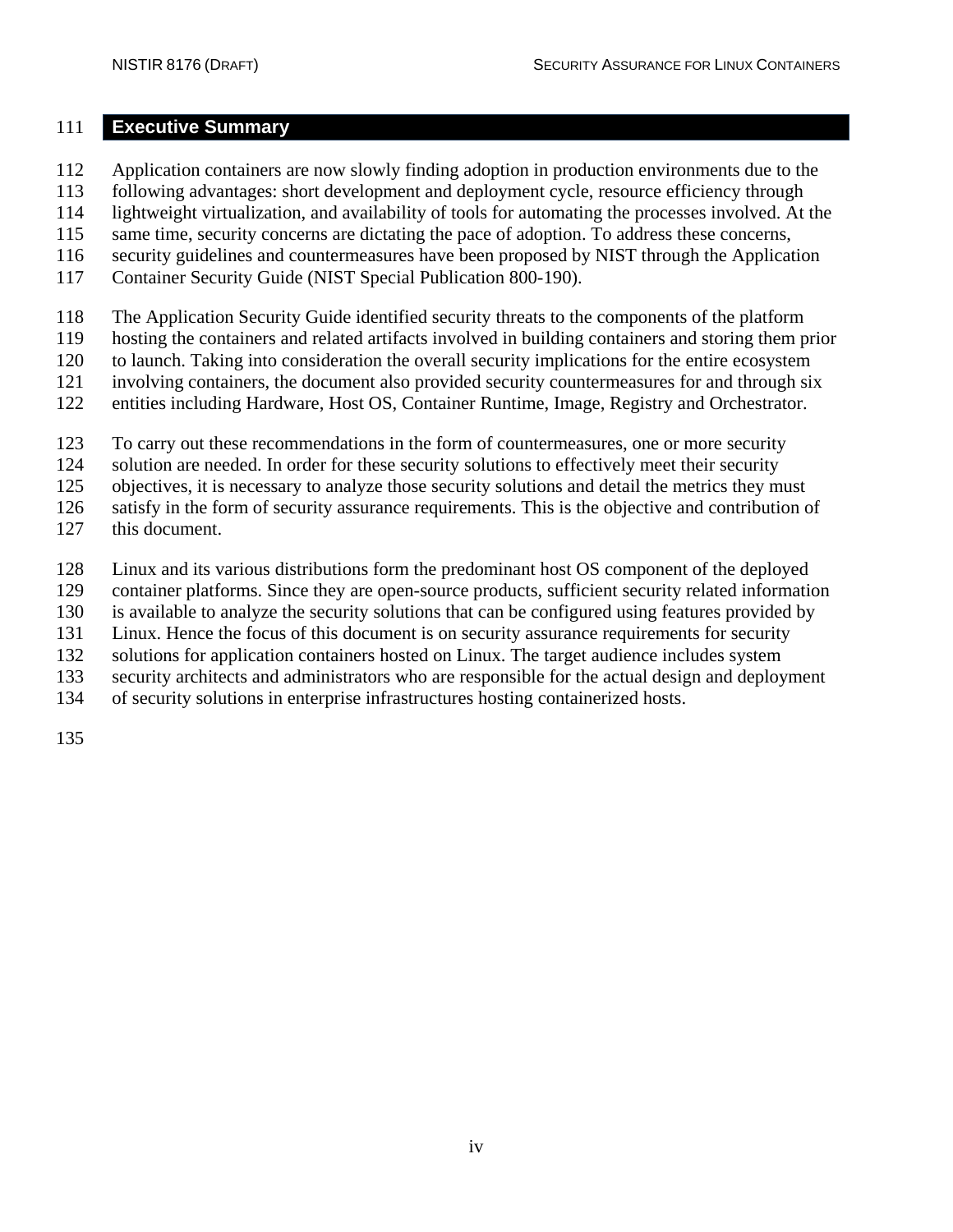# Table of Contents

| 138 |              |                  |                                                                        |  |  |
|-----|--------------|------------------|------------------------------------------------------------------------|--|--|
| 139 | 1            |                  |                                                                        |  |  |
| 140 |              | 1.1              |                                                                        |  |  |
| 141 |              | 1.2 <sub>2</sub> |                                                                        |  |  |
| 142 | $\mathbf{2}$ |                  | Security Solutions for Linux Application Container Stack5              |  |  |
| 143 |              | 2.1              |                                                                        |  |  |
| 144 |              | $2.2^{\circ}$    |                                                                        |  |  |
| 145 |              | 2.3              |                                                                        |  |  |
| 146 |              | 2.4              | Kernel Loadable Modules (or Linux Security Module or LSM)  6           |  |  |
| 147 |              | 2.5              |                                                                        |  |  |
| 148 | 3            |                  |                                                                        |  |  |
| 149 |              | 3.1              | vTPM in the host OS Kernel - Security Assurance Requirements  7        |  |  |
| 150 |              | 3.2              | vTPM in a dedicated Container - Security Assurance Requirements 8      |  |  |
| 151 |              | 3.3              |                                                                        |  |  |
| 152 | 4            |                  |                                                                        |  |  |
| 153 |              | 4.1              |                                                                        |  |  |
| 154 |              | 4.2              | Assurance Requirements for Host OS Protection for Container Escape  10 |  |  |
| 155 | 5            |                  | Assurance Requirements for Container Runtime Configuration 12          |  |  |
| 156 |              | 5.1              |                                                                        |  |  |
| 157 |              | 5.2              |                                                                        |  |  |
| 158 |              |                  |                                                                        |  |  |
| 159 |              |                  |                                                                        |  |  |
| 160 |              |                  |                                                                        |  |  |
| 161 |              |                  |                                                                        |  |  |
| 162 |              |                  |                                                                        |  |  |
| 163 |              | 5.3              |                                                                        |  |  |
| 164 |              | 5.4              | Requirements for Least Privilege Configuration for Containers  17      |  |  |
| 165 |              | 5.5              |                                                                        |  |  |
| 166 |              | 5.6              |                                                                        |  |  |
| 167 | 6            |                  |                                                                        |  |  |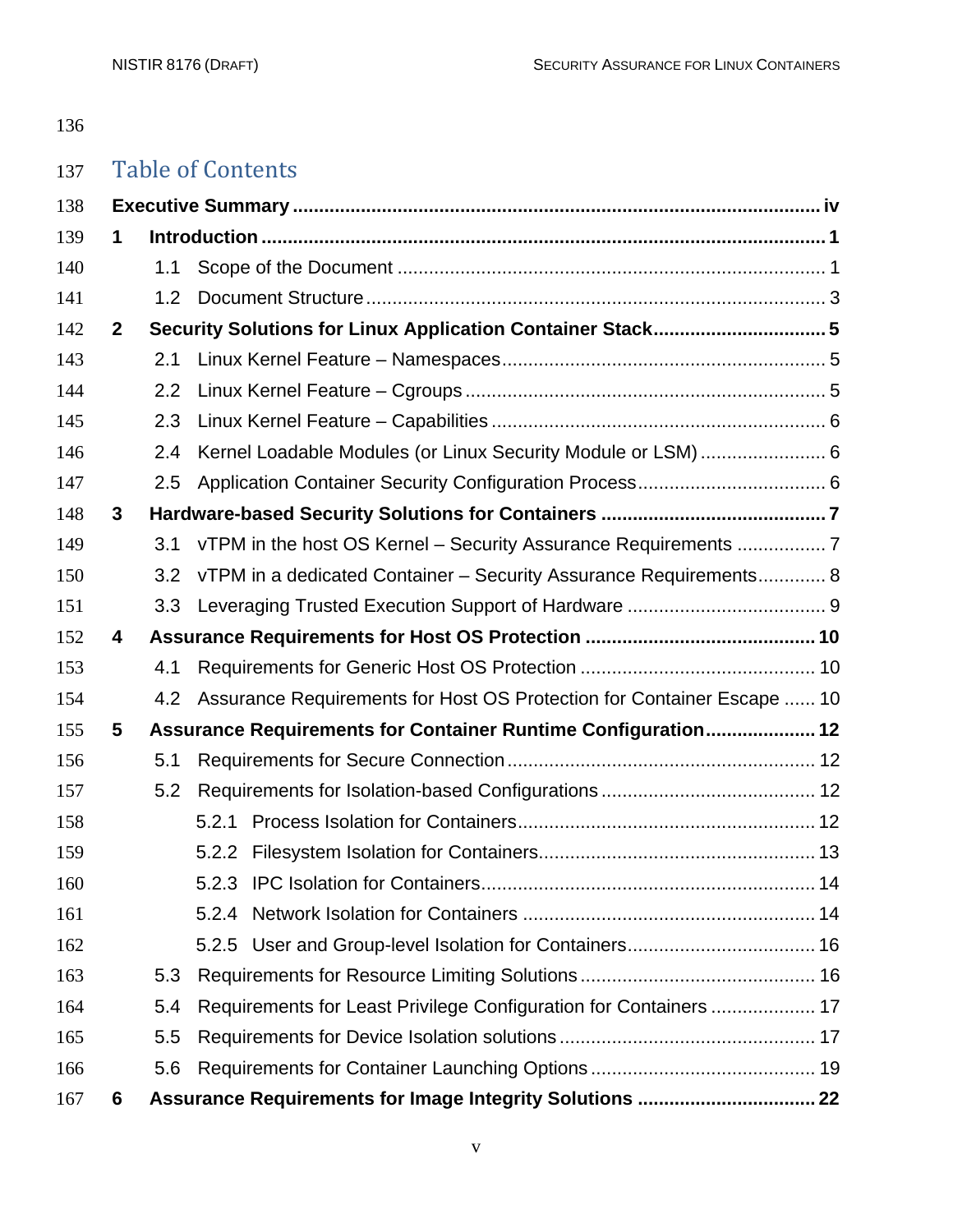| 168 | $\overline{7}$ |                           |  |
|-----|----------------|---------------------------|--|
| 169 | 8              |                           |  |
| 170 | 9              |                           |  |
| 171 |                |                           |  |
| 172 |                |                           |  |
| 173 |                |                           |  |
| 174 |                |                           |  |
| 175 |                |                           |  |
| 176 |                | <b>List of Appendices</b> |  |
| 177 |                |                           |  |
| 178 |                |                           |  |
| 179 |                |                           |  |
| 180 |                | <b>List of Figures</b>    |  |
| 181 |                |                           |  |
| 182 |                |                           |  |
| 183 |                |                           |  |
| 184 |                |                           |  |
| 185 |                | <b>List of Tables</b>     |  |
| 186 |                |                           |  |
| 187 |                |                           |  |
| 188 |                |                           |  |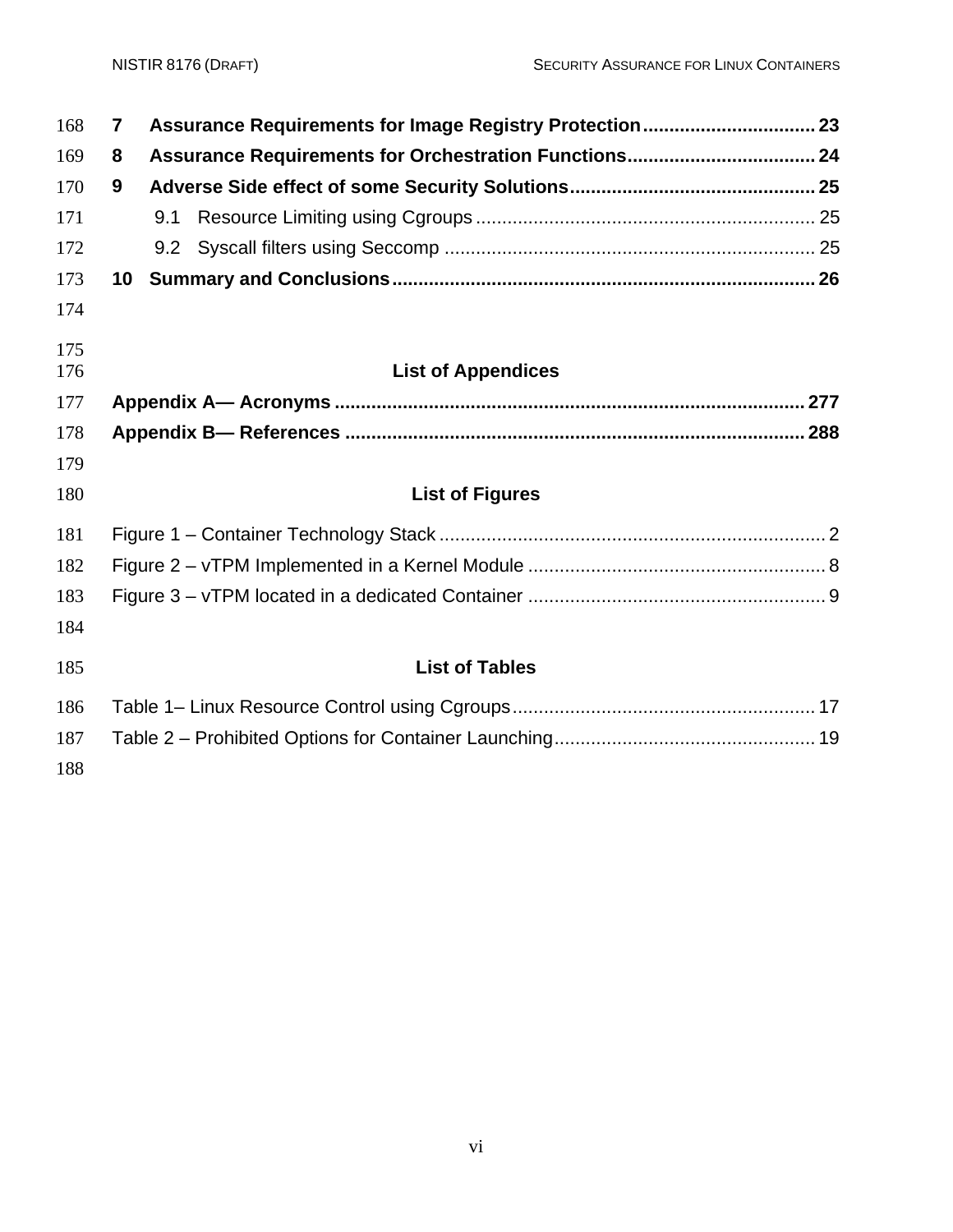#### <span id="page-10-0"></span>**1 Introduction**

Application containers are now slowly finding adoption in production environments due to the

following advantages: short development and deployment cycle, resource efficiency through

lightweight virtualization, and availability of tools for automating the processes involved. To

 address the security concerns in these environments, the Application Container Security Guide (NIST Special Publication 800-190) [1] (referred to in the rest of this document as *Container* 

*Security Guide*) identified security threats to the components of the platform hosting the

containers as well as related artifacts involved in building containers and storing them prior to

launch. Taking into consideration the overall security implications for the entire ecosystem

involving containers, the document also provided security countermeasures for and through six

entities including Hardware, Host OS, Container Runtime, Image, Registry and Orchestrator.

To implement these countermeasures, one or more security solutions are needed. This document

discusses potential security solutions that provide the functionality necessary in countermeasures

and the kind of security assurance requirements each should satisfy. These security solutions can

- be broadly classified as:
- (a) Hardware-based root of trust providing integrity for boot process
- (b) Configuration options using host OS kernel features and kernel loadable modules
- (c) Protection measures for building and storing container images
- (d) Configuration options in Orchestrator tools used for rolling out a production infrastructure that involves multiple containers and multiple hosts
- 

The purpose of this document is to examine each of the security solutions in the context of the

security objectives they are designed to meet and to develop assurance requirements that they

should satisfy in order to be effective. The host OS considered is Linux due to the following:

- (a) Ubiquitous adoption in container stacks
- (b) Linux distributions are open-source and allow for sufficient security related information to be made publicly available
- 

## <span id="page-10-1"></span>**1.1 Scope of the Document**

 The functional architecture diagram of a container technology stack is shown in figure 1. In this diagram, the stack is comprised of the Physical Host (or VM), Container OS (which we will refer to as Host OS in this document), Container Runtime, and the multiple containers. Additionally, tasks such as creating a virtual network linking containers within and across container hosts (Container Networking), creating clusters of container hosts (Container Cluster Management), creating pathway programs to identify and discover a specific container providing a particular service (Service Discovery), scheduling of containers across a cluster (Container Scheduling), and scheduling of specific business applications within various containers (Application Scheduling) that are all performed by multiple tools are incorporated under the umbrella of an Orchestrator software. Before actually launching them as containers on various container hosts,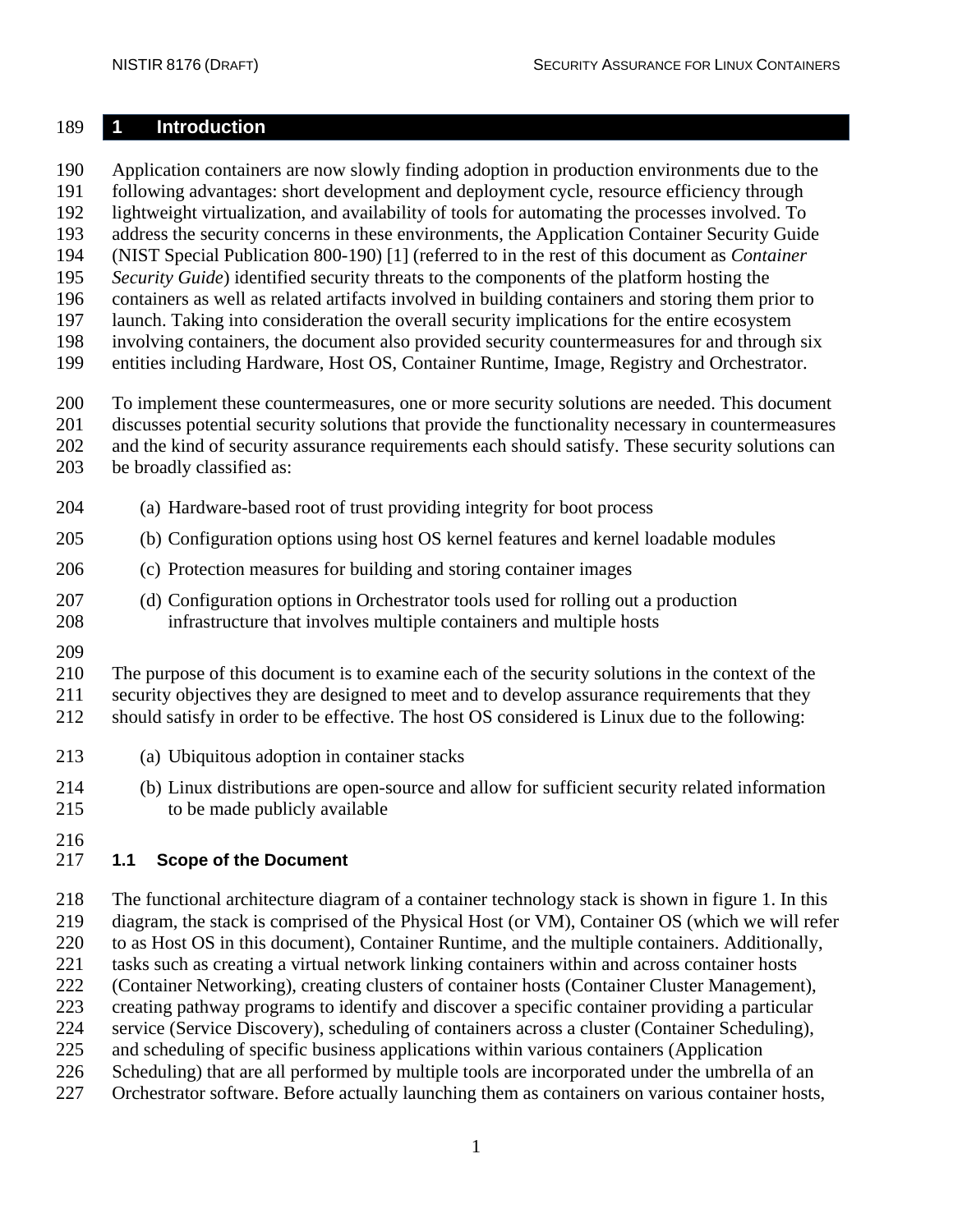- templates of components that constitute a container called Container Image are created using
- various DevOps Tools. These container images are stored in a container registry (Image
- Management) and are then pulled into container hosts and launched as containers using
- Container Runtime tools. The container runtime also provides the interfaces for configuring host
- OS parameters and settings associated with kernel-loadable modules to enable secure
- deployment of various containers.



- 237 As depicted in figure 1, the security functional layer spans all functional layers of the container technology stack. The security solutions covering these layers, however, must be implemented through the following components:
- (a) Physical Host (i.e., hardware, since container hosting on VMs is out of scope for 241 this document)
- (b) Container OS (Host OS) interfaces
- (c) Container Runtime interfaces
- (d) Image Management and Registry Interfaces
- (e) Orchestrator Interfaces

<span id="page-11-0"></span>

The containers running in the container stack can either be system containers or application

containers. A container that behaves like a full OS and runs programs such as sshd (secure

session establishment) and syslogd (logging capability) is called a system container, while one

that runs only an application is called an application container [2]. This document focuses on

application containers. Before analyzing the security solutions and identifying the assurance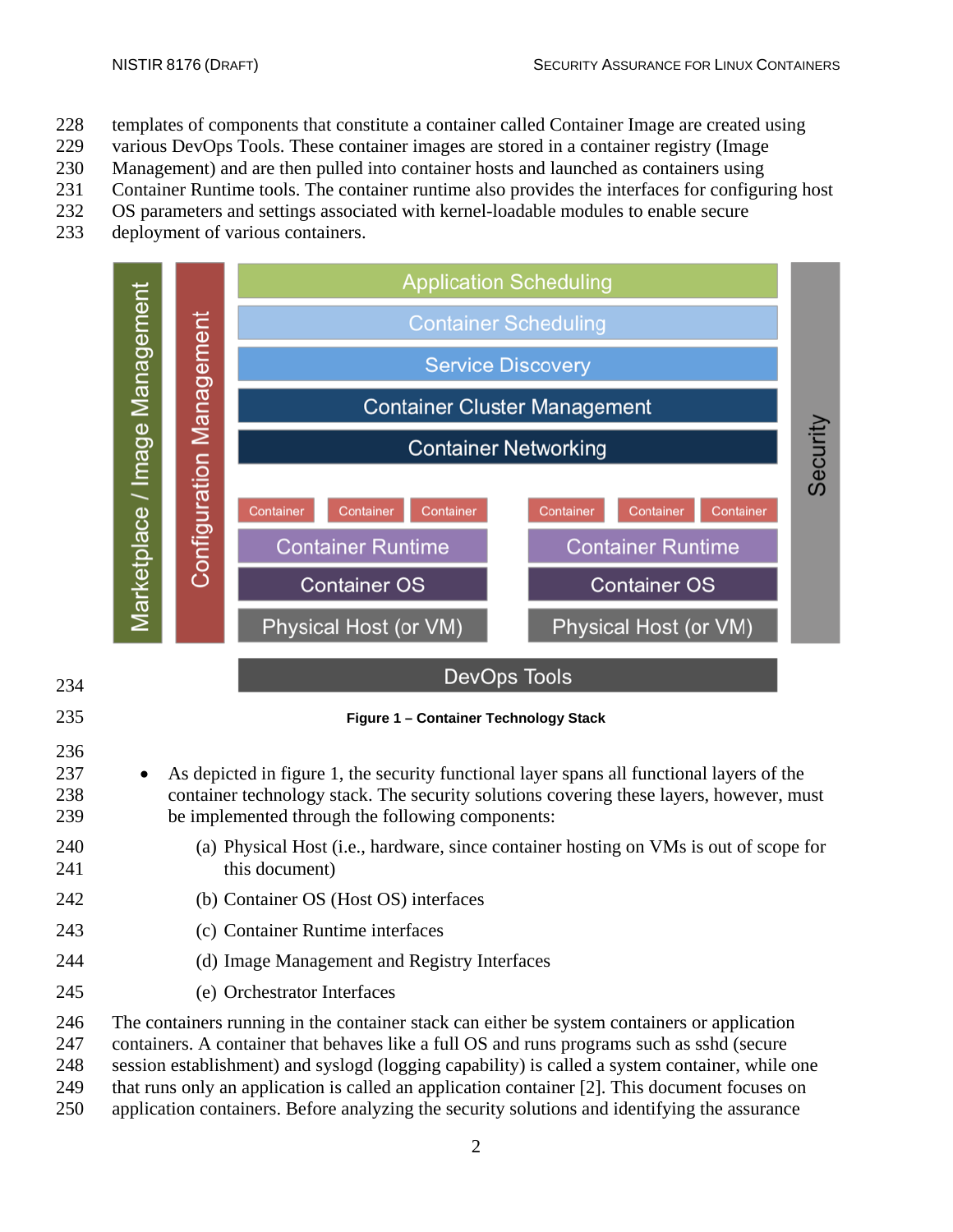requirements they should satisfy, it is necessary to state the execution model of the application

- containers and the assumed attack model. First, the application is run within a container as a
- single operating system process. The container has a copy of the application code itself as well as
- the software stack (consisting of binaries and libraries) [3]. In most cases, this stack can be
- assembled using some type of library system, avoiding the need for the developer to build and configure the stack from scratch. These quickly assembled stacks are given different names in
- different container product offerings (e.g., buildpacks, cartridges, etc.). There are stacks for
- many of the popular programming language runtimes such as Java, PHP, Node.js, and Ruby. For
- specialized applications, developers can create their own customized stack. The deployment
- model in a container architecture may involve running copies of the same application in parallel
- with separate containers, even those spread across different container hosts. In this scenario, the
- infrastructure may have a mechanism to distribute incoming requests across all instances of the
- same application using some form of load balancer.
- The attack model assumed here is that the vulnerability in the application code of the container
- or its faulty configuration (e.g., the container is configured to run in privileged mode) has been
- exploited by an attacker to take control of and compromise the privilege code in container
- runtime and host OS kernel where the latter is trusted by the application code in the container to
- provide some protection guarantees such as process isolation [4]. An example of such an attack
- is the replaying, recording, modifying, and dropping of a network packet or a file system access. The security solutions discussed in this document are intended to protect the container runtime
- and host OS against these types of attacks. Solutions to address the inherent insecure
- 
- 272 characteristics of the application code itself, such as programming bugs, design flaws or execution models, are beyond the scope of this document. execution models, are beyond the scope of this document.

## <span id="page-12-0"></span>**1.2 Document Structure**

- The remainder of this document is organized into the following sections and appendices:
- 276 Section 2 provides an overview of the functions of various Linux kernel features (Namespaces, Cgroups, Capabilities) and kernel loadable modules in providing security for 278 the containerized stack;
- 279 Section 3 discusses hardware-based security solutions for container environments;
- 280 Section 4 outlines host OS protection measures and their associated assurance requirements;
- 281 Section 5 presents, in detail, several container runtime configuration solutions that guarantee container isolation for artifacts such as processes, filesystems, IPC, and networks. It also presents solutions for limiting resources and ensuring least privilege. All solutions are analyzed, and a set of assurance requirements that must be satisfied are presented;
- 285 Section 6 defines assurance requirements for building and maintaining container images;
- 286 Section 7 briefly discusses assurance requirements for container registry protection;
- 287 Section 8 outlines basic security assurance requirements for Orchestration tools;
- 288 Section 9 identifies some undesirable side effects of some security solutions and the need to exercise caution in the use of such solutions;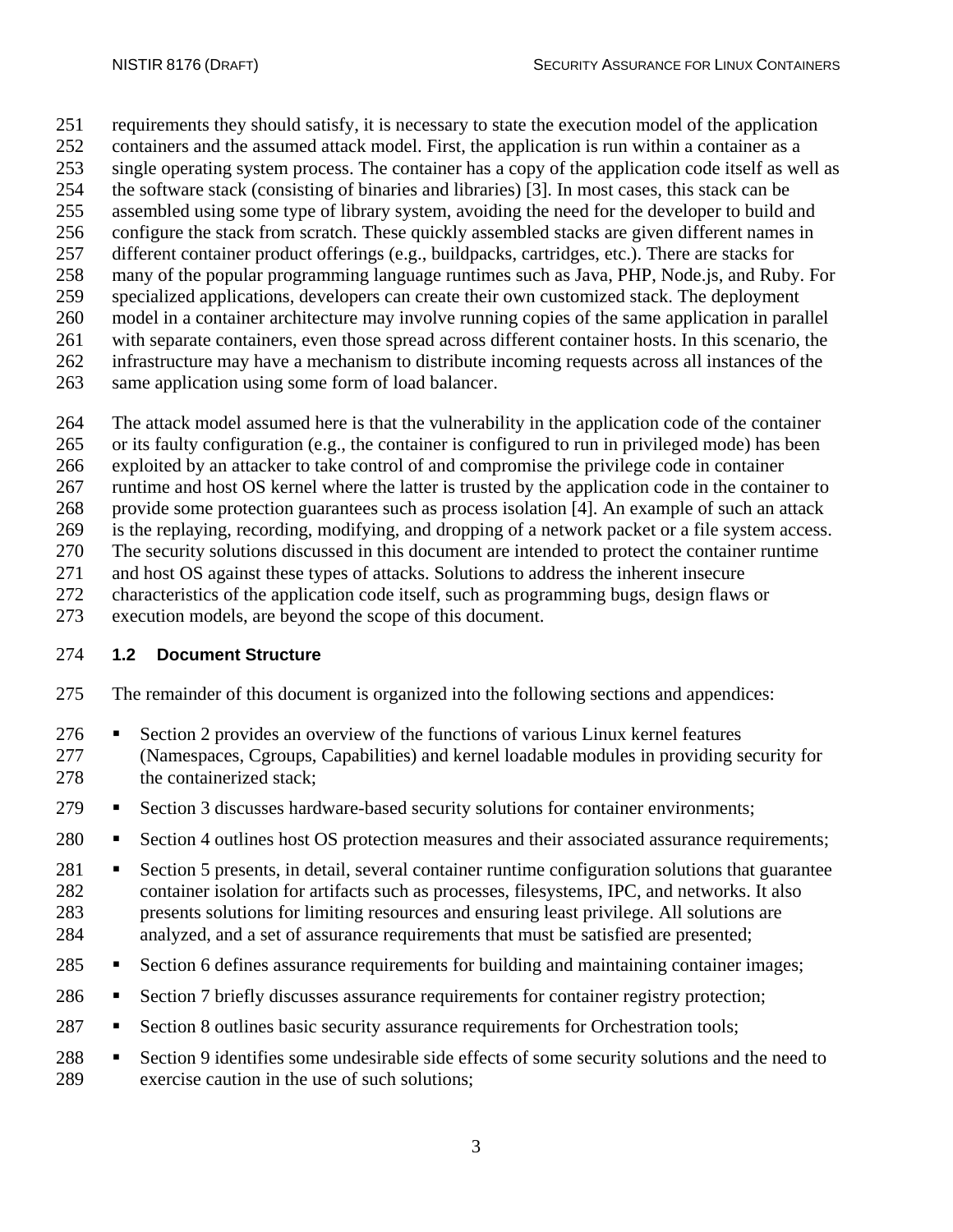- 290 **Section** 10 summarizes the various security solution areas that were covered in the document;
- 291 Appendix A provides the definition for acronyms used in the document; and
- 292 Appendix B contains a list of references.

293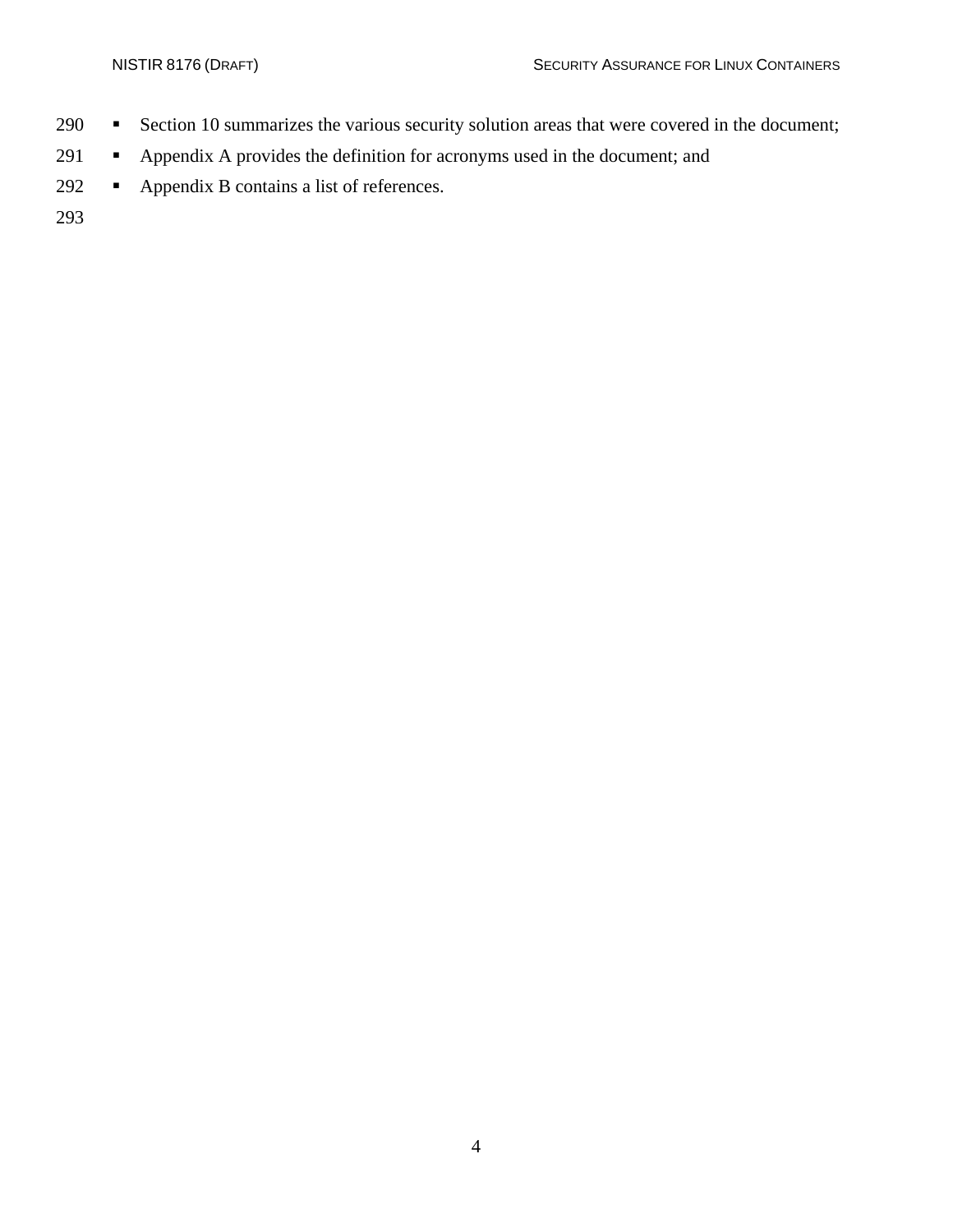#### <span id="page-14-0"></span>**2 Security Solutions for Linux Application Container Stack**

In section 1.1, the host OS (in this context, Linux) interfaces were listed as mechanisms for

implementing security solutions for a container stack. There are two types of interfaces: Linux

kernel interfaces and Kernel Loadable Module (or Linux Security Module or LSM) interfaces.

The Linux kernel features associated with the former type of interfaces are: Namespaces,

Cgroups, and Capabilities. Out of these, the Namespaces and Cgroups kernel features provide

isolation of processes running on top of the host OS and can be the driving features for

- development of the concept of containers. The salient functions of Linux kernel features and
- kernel-loadable module features are briefly described in the following sections to provide context
- for the security configurations and solutions analyzed in the subsequent sections.

### <span id="page-14-1"></span>**2.1 Linux Kernel Feature – Namespaces**

Namespaces divide the identifier tables and other structures associated with kernel global

resources into separate instances. These partition filesystems, processes, users, network stacks,

Inter-process communication (IPC) objects, host names, and other components into separate

pieces. For example, each filesystem namespace has its own root directory and mount table [2].

These distinct namespaces can then be bundled in any frequency or combination to provide a

unique view of resources for each container and subsequent accessibility to them. The restricted

view of resources for a process within a container can be extended to a child process.

Configuration capabilities, such as remapped root file systems and virtual network devices, are

some of the security solutions that can be enabled using the Namespaces feature. The assurance

 of a security solution based on namespaces depends on the methods used to enforce namespace isolation, which in turn depends on the kind of metadata associated with each namespace that

implements the appropriate access control.

The namespace concept has expanded into a general framework for isolating a range of kernel

global resources, the former scope of which was system-wide. Thus, the associated API has also

grown to include several system calls. However, there are still some resources that are not

namespace-aware (e.g., devices).

## <span id="page-14-2"></span>**2.2 Linux Kernel Feature – Cgroups**

Control Groups (Cgroups) are a kernel mechanism for specifying and enforcing hardware

resource limits and access controls to a process or a group of processes. Their goal is to prevent a

process from hogging all available resources and starving other processes and containers on the

host. Thus, Cgroups isolate and limit a given resource over a group of processes to control

performance or security. Controlled resources include CPU shares, RAM, network bandwidth,

- and disk I/O [5]. It can also be used for task control.
- The security protection provided by Cgroups are:
- (a) Preventing Denial-of-Service Attacks: It can provide protection against denial-of-service
- attacks preventing situations such as runaway containers by using features such as task
- freezing via SIGSTOP, setting limits on process ID (PID) using PID Cgroup to restrict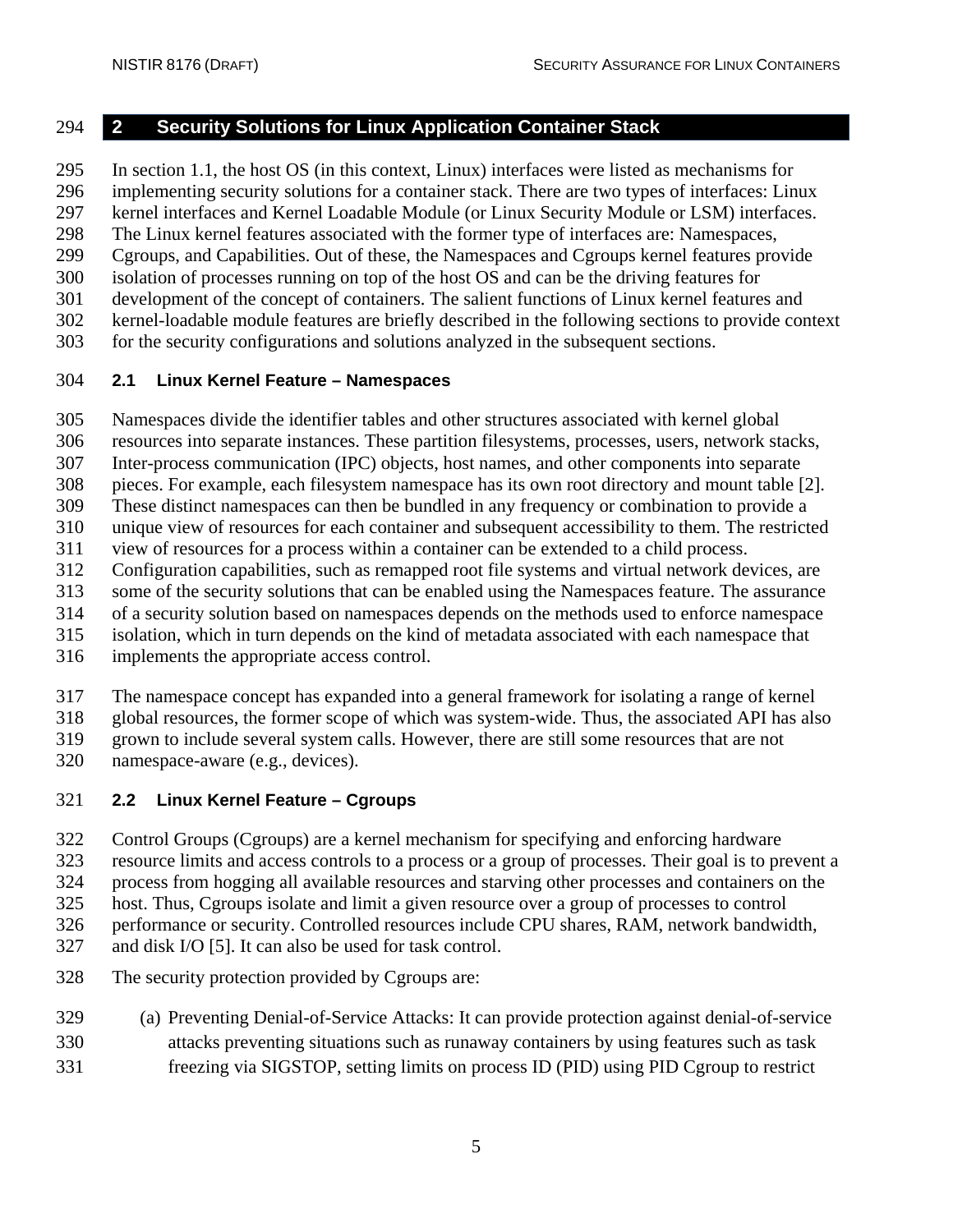- the maximum number of processes per user, and specifying network control parameters such as buffer limits and traffic priority levels (enforced by iptables).
- (b) Device Integrity Protection: It can restrict access to devices using mandatory access control (MAC) or using a feature that allows the specification a device whitelist.
- The configuration of Cgroups is enabled by mounting a special Cgroup virtual filesystem
- (pseudo-filesystem) similar to /proc or /sys that allows viewing of the state of namespaces and
- controls. The vulnerability of this mechanism is that attacks, such as unmounting or mounting-
- over, can invalidate the resource limits set by Cgroups configurations. Cgroups can be
- configured and managed outside of the container management frameworks since it is a
- configuration feature purely associated with the kernel of the host OS.

#### <span id="page-15-0"></span>**2.3 Linux Kernel Feature – Capabilities**

 The *Capabilities* feature in Linux kernel helps to partition the extensive set of privileges available to root so that processes (in our context, containers) can be allocated just the privileges needed to perform a specific function. Prior to the introduction of the Capabilities feature, a process that needs to open network sockets must be run as a root to perform this single function. This meant that a bug in the corresponding binary, such as /bin/ping, could allow attackers to

348 gain all privileges for the root on the system [6]. By enabling the capability CAP\_NET\_RAW, a version of ping can be created that has only the privileges enabled by this capability rather than full root privileges. The security consequence of this is that the potential attackers would gain significantly fewer privileges from exploiting the ping utility.

## <span id="page-15-1"></span>**2.4 Kernel Loadable Modules (or Linux Security Module or LSM)**

 Kernel Loadable Modules, as the name implies, are modules loaded into the Linux kernel and provide security functions. Examples include SELinux, AppArmor, and Seccomp. SELinux and AppArmor enable specification and enforcement of mandatory access control (MAC) on processes and objects. Seccomp enables specification of system call restrictions, and thus reduces the Linux kernel attack surface.

#### <span id="page-15-2"></span>359<br>360 **2.5 Application Container Security Configuration Process**

 The Linux host OS kernel features—such as namespaces, Cgroups, and Capabilities—can be leveraged to create a secure configuration for each container. Many container runtime products offer APIs to create secure configurations for containers within a host. A typical container runtime, generally accessed through a client, contains a library that directly makes the syscalls and performs work on behalf of its client such as creating the required kernel namespaces, Cgroups, and management of capabilities. Other administrative functions that may have security implications (e.g., lack of availability due to uneven workloads) such as distribution of containers across hosts and the creation of host clusters are managed by a set of tools called Orchestrators.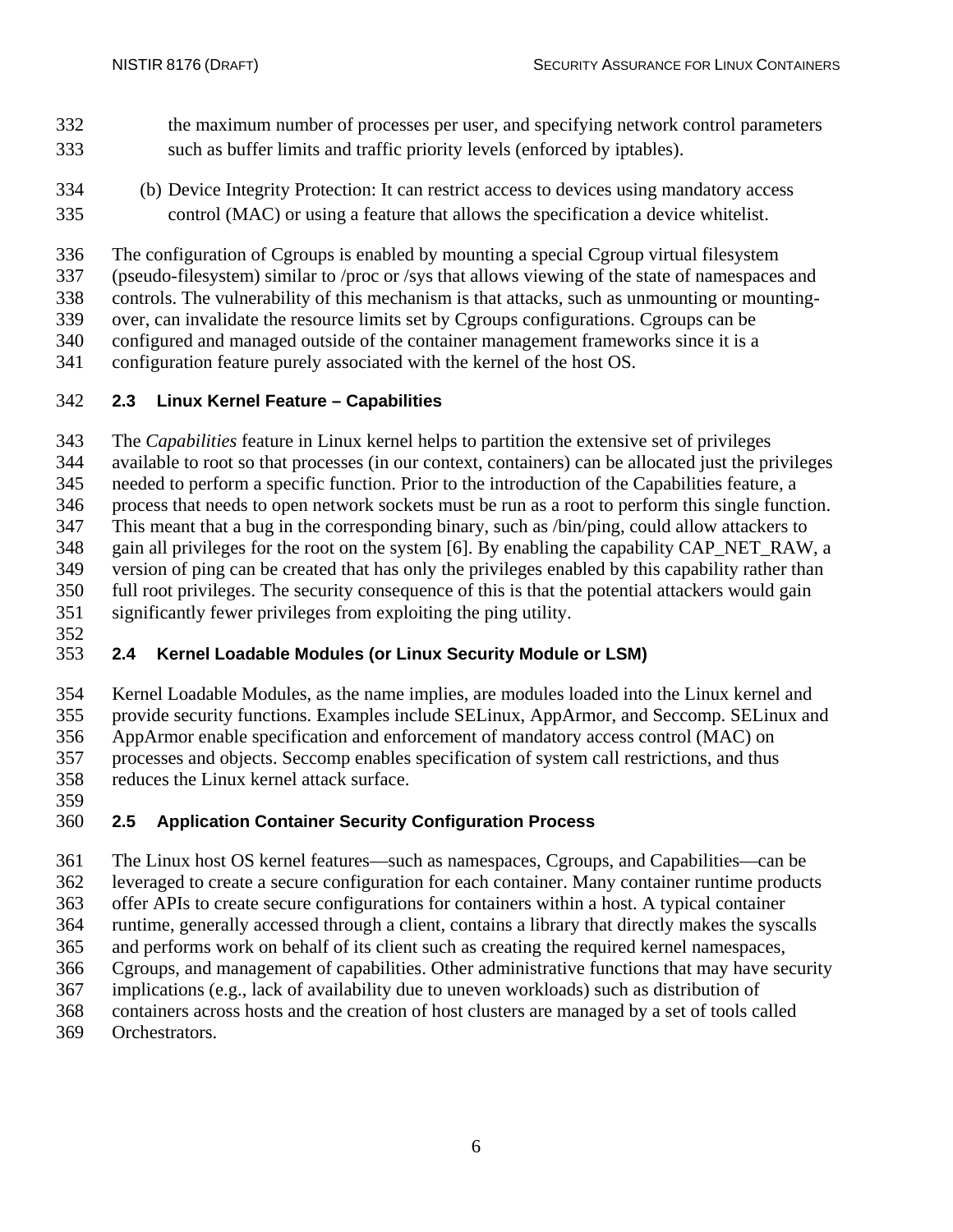#### <span id="page-16-0"></span>**3 Hardware-based Security Solutions for Containers**

The *Container Security Guide*, under the topic of Hardware Countermeasures, recommends a

trusted computing model that starts with the measured/secured boot, provides a verified system

373 platform, and builds a chain of trust rooted in hardware. This chain of trust then extends to bootloaders, the OS kernel, and the OS components to enable cryptographic verification of

- bootloaders, the OS kernel, and the OS components to enable cryptographic verification of boot mechanisms, system images, container runtimes, and container images. The technical solutions
- for implementing a trusted computing module (TPM) for a containerized host are outlined in [7].
- Two such approaches are discussed in this document as well as the security assurance required
- for each solution.
- Both approaches involve a combination of hardware-based, or physical, TPM and a software-
- based vTPM (virtual TPM). The difference between the two approaches is in the location where

vTPM is placed in the container stack. The security solution where vTPM is placed in the Linux

kernel is discussed in section 3.1, and the solution where vTPM is placed in a dedicated

container is the topic of section 3.2.

Building a TPM architecture is not the only type of approach for providing trust rooted in

hardware for the container stack. Another type of approach that has been proposed is to leverage

the trusted execution support of some CPU architectures to protect processes running in a

- container against attacks from sources inside the same container stack. This includes privileged software in the same stack such as the container runtime and host OS kernel [8]. A mechanism or
- security solution based on this type of approach is discussed and analyzed in section 3.3.

## <span id="page-16-1"></span>**3.1 vTPM in the host OS Kernel – Security Assurance Requirements**

 In an architectural approach suggested in [7], a software-based module called vTPM (virtual TPM) is placed into the OS kernel. To make this module available to several containers, it needs

to be virtualized. This is accomplished using a kernel module that provides an arbitrary number

of software-based vTPMs, which are exposed to containers through the usual mechanisms and

- present a character device type interface to the container userspace. This functionality can be
- implemented by having the container runtime (or container manager) ask the host OS kernel to
- create a new vTPM and assign the virtual device to a container. The vTPMs are linked to the
- TPM implemented in the hardware platform (referred to as "physical TPM") that hosts the
- container stack. The schematic diagram of this architectural approach is illustrated in figure 2.
- The security assurance requirements for the above discussed architectural approach can be looked at for the following scenarios:

The host OS is completely trusted: The trust-in-host OS can be established by extending the root

of trust from the hardware using the hardware-based, or physical, TPM. Since the host OS is

trusted to prevent unauthorized access by containers and processes, it can also be trusted to

prevent unauthorized access to the in-kernel vTPM. Moreover, there is the assurance that

containers cannot modify the host kernel by loading new modules or by exploiting vulnerabilities

in the kernel. Containers can therefore reliably attest to their own state by using the hash extend

feature of the vTPM.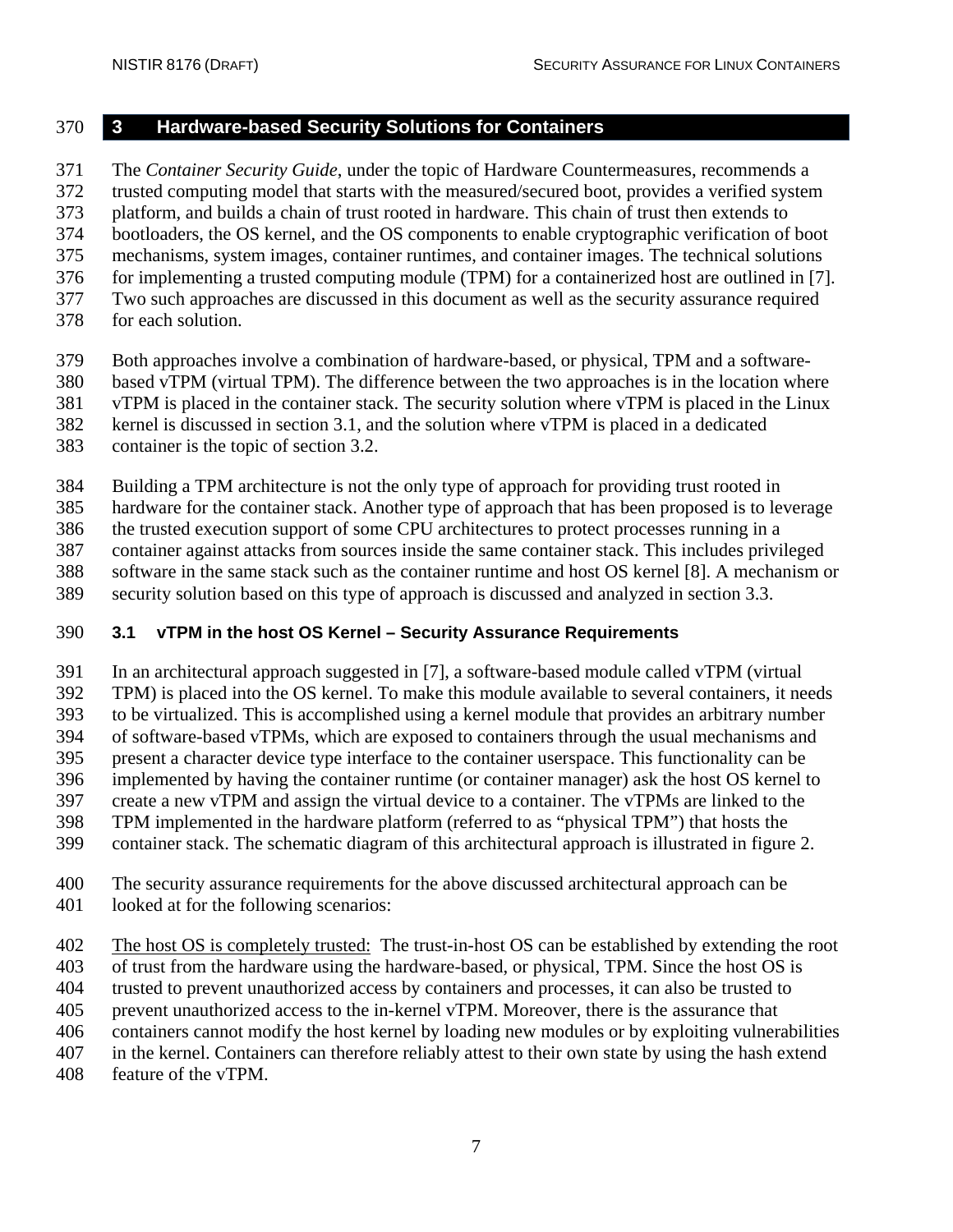

#### <span id="page-17-1"></span>**Figure 2 – vTPM Implemented in a Kernel Module**

The host OS is not completely trusted, and independent trust is needed on vTPM: To implement

trust on vTPM, a scheme using the same mechanism used for establishing hardware TPM

(physical TPM) trust has been referred to in [7]. In the physical TPM, the hardware platform

provider signs an endorsement key (EK) stating that the TPM is trustworthy. This is then

extended by giving each vTPM instance its own endorsement key and deploying protocols for

signing the endorsement keys of vTPMs using of the hardware-based TPM.

## <span id="page-17-0"></span>**3.2 vTPM in a dedicated Container – Security Assurance Requirements**

The software-based vTPM with the same functionality described in section 3.1 is built and

hosted in a dedicated container (referred to as vTPM management container). The schematic

diagram of this architectural approach is given in figure 3. This vTPM has two primary features:

(a) Access to hardware-based (physical) TPM

 (b) Exposes the vTPM interface to other containers through a communication channel, which can be a local UNIX domain socket or another IPC mechanism. If the IPC mechanism is employed, the container using the vTPM service requires an additional piece of software (denoted as "adapter" in figure 3) that presents the IPC interface as a standard character device. In the container that is hosting the vTPM, a daemon will process requests from other containers instead of a kernel module as it was in the previous case.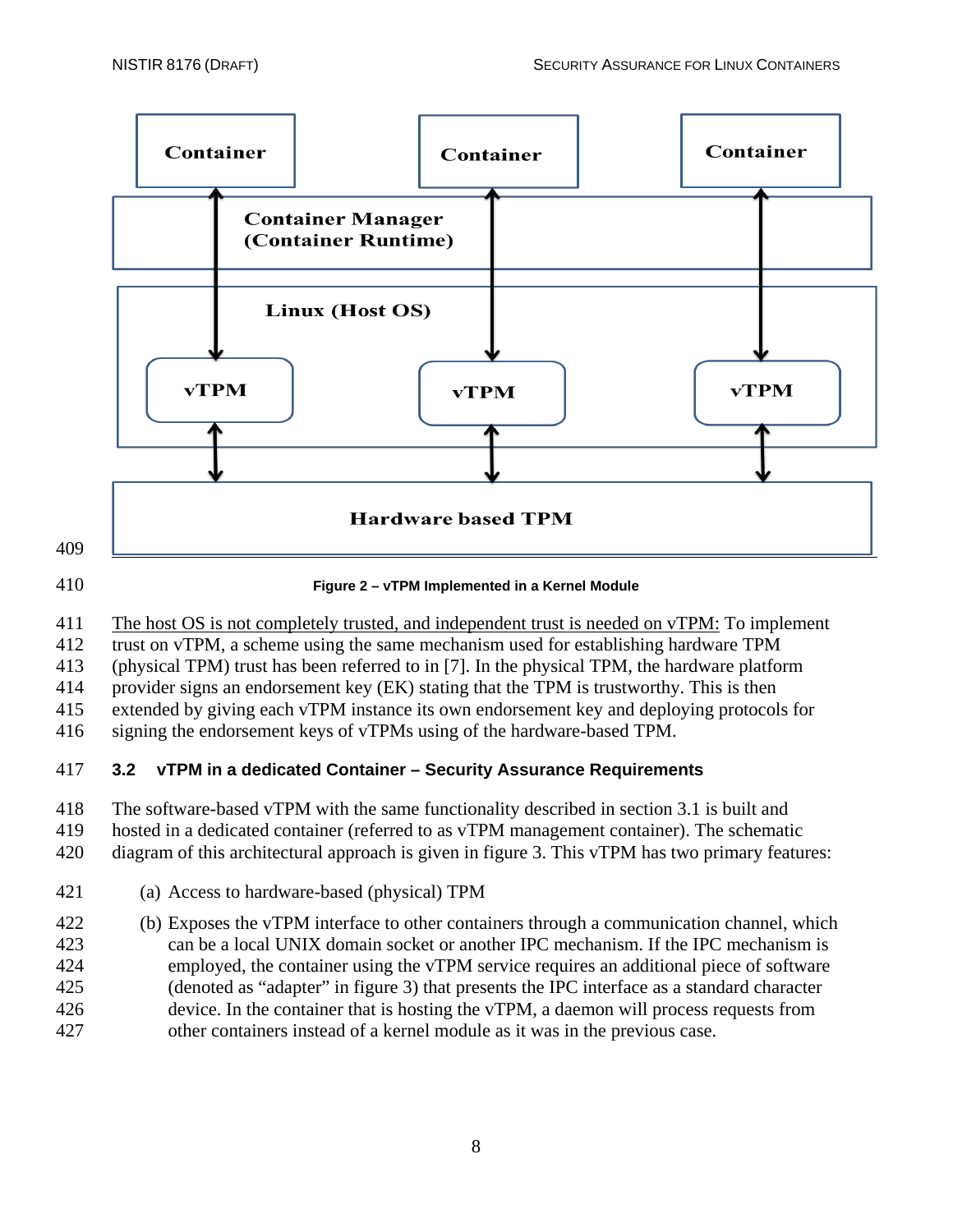

<span id="page-18-1"></span> The security assurance provided by this architectural approach is the same as the one provided by the host OS in the container stack. A host OS, such as Linux, provides isolation between processes belonging to different containers through the Namespaces feature. If this functionality works correctly, no process belonging to a different container can access the state of the vTPM deployed in a dedicated container. In other words, the security of this implementation is

 jeopardized only in the event of a container escape attack. Still, this approach provides less protection than the approach in section 3.1 (vTPM in the host Kernel) since the kernel is more

reliable in limiting the kind of access it exposes to the userspace.

## <span id="page-18-0"></span>**3.3 Leveraging Trusted Execution Support of Hardware**

In 2015, Intel released the Software Guard eXtensions (SGX) [8] for their CPUs, which provided

the hardware mechanism for protecting user-level software from privileged system software

using the concept of secure enclaves. An enclave page cache (EPC) is a region of protected

 physical memory where application code and data reside and are protected by CPU access controls. When code and data in EPC pages are moved to DRAM, they are instantaneously

encrypted using an on-chip memory encryption engine (MEE) and then decrypted when they are

transferred from DRAM to EPC pages. The integrity of the enclave memory itself is also

protected by mechanisms that detect memory modifications and rollbacks. Thus, enclaves are

trusted execution environments provided by SGX to applications residing in the container.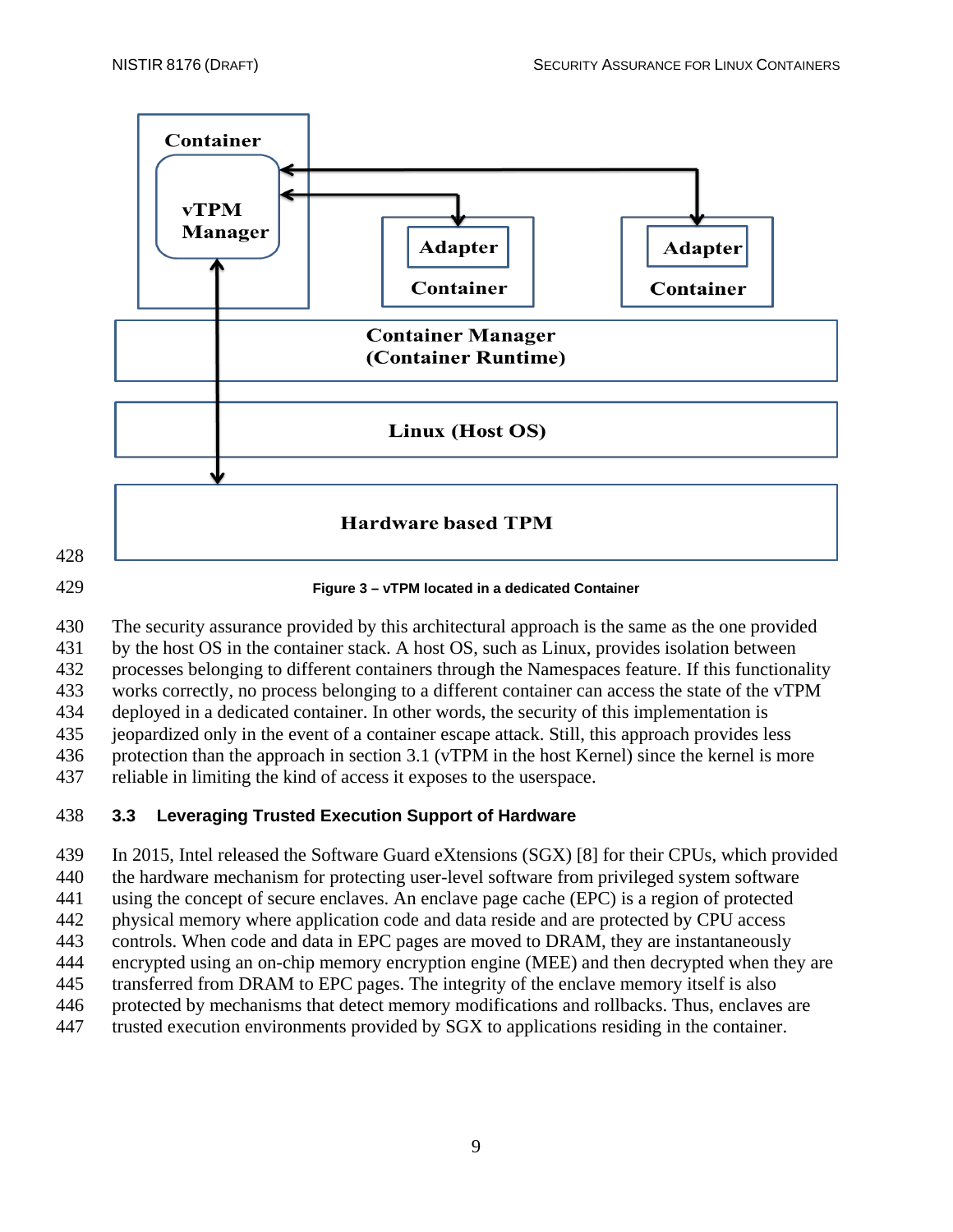<span id="page-19-0"></span>

#### **4 Assurance Requirements for Host OS Protection**

#### <span id="page-19-1"></span>**4.1 Requirements for Generic Host OS Protection**

 Installing a container-specific OS (as opposed to a generic OS distribution), keeping OS versions up-to-date and patched, logging features that can track anomalous accesses to the OS, and executing privileged operations form the crux of Host OS countermeasures in the *Container Security Guide*. In addition to the above countermeasures, it is also a good OS security practice to disable all unused interfaces (Serial or Proprietary) on the host and minimize the user and administrative accounts and groups. In addition to these, there are Linux-specific patches, such as grsecurity [9] and PaX [10], that are available for Linux distributions. All measures combined should provide the following security assurance for the host OS:

- (a) Prevent manipulation of program execution by modifying memory (e.g., buffer overflow attacks)
- (b) Prevent attempts to reroute code to existing procedures (e.g., system calls in common libraries)
- 

#### <span id="page-19-2"></span>**4.2 Assurance Requirements for Host OS Protection for Container Escape**

 The host OS should be protected to mitigate threats that result from container escape or breakout, and all containers should be protected from other containers on the host. There are many solutions available in Linux environments that enable these protections, but the three solutions analyzed in this document are SELinux, AppArmor, and Seccomp, all of which utilize kernel- loadable modules (referred to using the acronym LKM, or Linux Kernel Module). SELinux, or Security Enhanced Linux, can be used to assign labels (e.g., type) and categories to processes and objects (e.g., files, sockets) and specify access restrictions (Mandatory Access Control or MAC) between resources belonging to certain combinations of labels and categories. For example, a specific SELinux label can be applied to a container to enforce a security policy (e.g., a container hosting a Webserver can only open ports 80 or 443) [6]. AppArmor is another LKM product that helps enforce mandatory access control policies by applying profiles to processes that enable restriction of privileges they have at the level of Linux capabilities and file access. The controls are thus data-centric and are at a coarser level of granularity compared to SELinux. SECure COMPuting (Seccomp) is a module that can define and enforce an access control method that enables specification of the number of system calls available for an application within a container to interface with the kernel. Limiting system calls provides a restricted execution environment and thus reduces the kernel attack surface. The allowed list (i.e., whitelist) and prohibited list (i.e., blacklist) of system calls for a process are set up using the syscall filter [11].

 The overall goal of the kernel-loadable modules, or LKMs, described above is to provide another level of security checks on the access rights of processes and users beyond that provided by the

standard file-level access control (discretionary access control, or DAC) in Linux [6]. This goal

then drives the following security assurance requirements that need to be satisfied: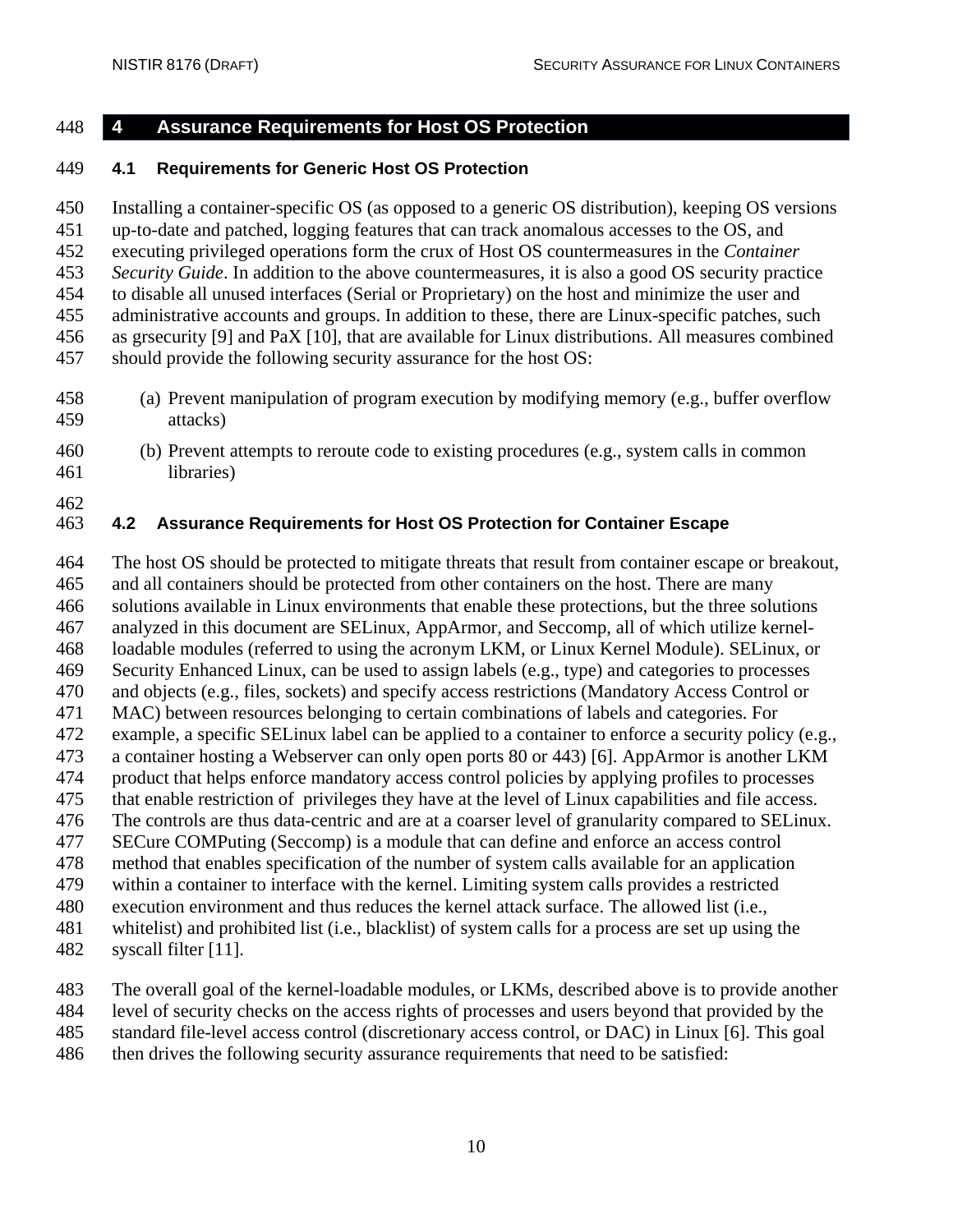(a) A user authorized to run applications in the container should not be allowed access to the above described kernel-loadable modules (b) If using SELinux, the chcon utility used to label the files and parent folders should be used at the correct levels in the file system hierarchy such that it results in least privileges (c) If using Seccomp, both a syscall whitelist (a list of allowable calls) and a syscall blacklist (a list of prohibited calls) should be generated. The choice of syscalls in the whitelist for a container should be based on type of application(s) hosted in the container, deployment situation, and container size. The syscalls included in the blacklist are for high risk, possibly vulnerable, known dangerous, and explicitly disallowed ones [11]. Some examples in this category include syscalls that allow for loading kernel modules, rebooting, triggering mount operations, and other administrative calls. (d) If using Seccomp, the sandboxes created by seccomp filters must not allow the use of the ptrace command. If ptrace is allowed, the tracer can modify the process's system call to bypass the filter and therefore call blocked or restricted system calls. (e) It should be possible to create container-specific profiles using a combination of configuration options provided by these security modules (f) A minimal configuration feature that should be available is one that allows for the partitioning of containers in the host to different security domains (g) It should prevent containers' ability to mount/remount sensitive directories and/or specific system directories critical to security enforcement (Cgroups, procfs, sysfs) (h) It should be possible to create a security profile for the administrators of container runtime using a combination of the above features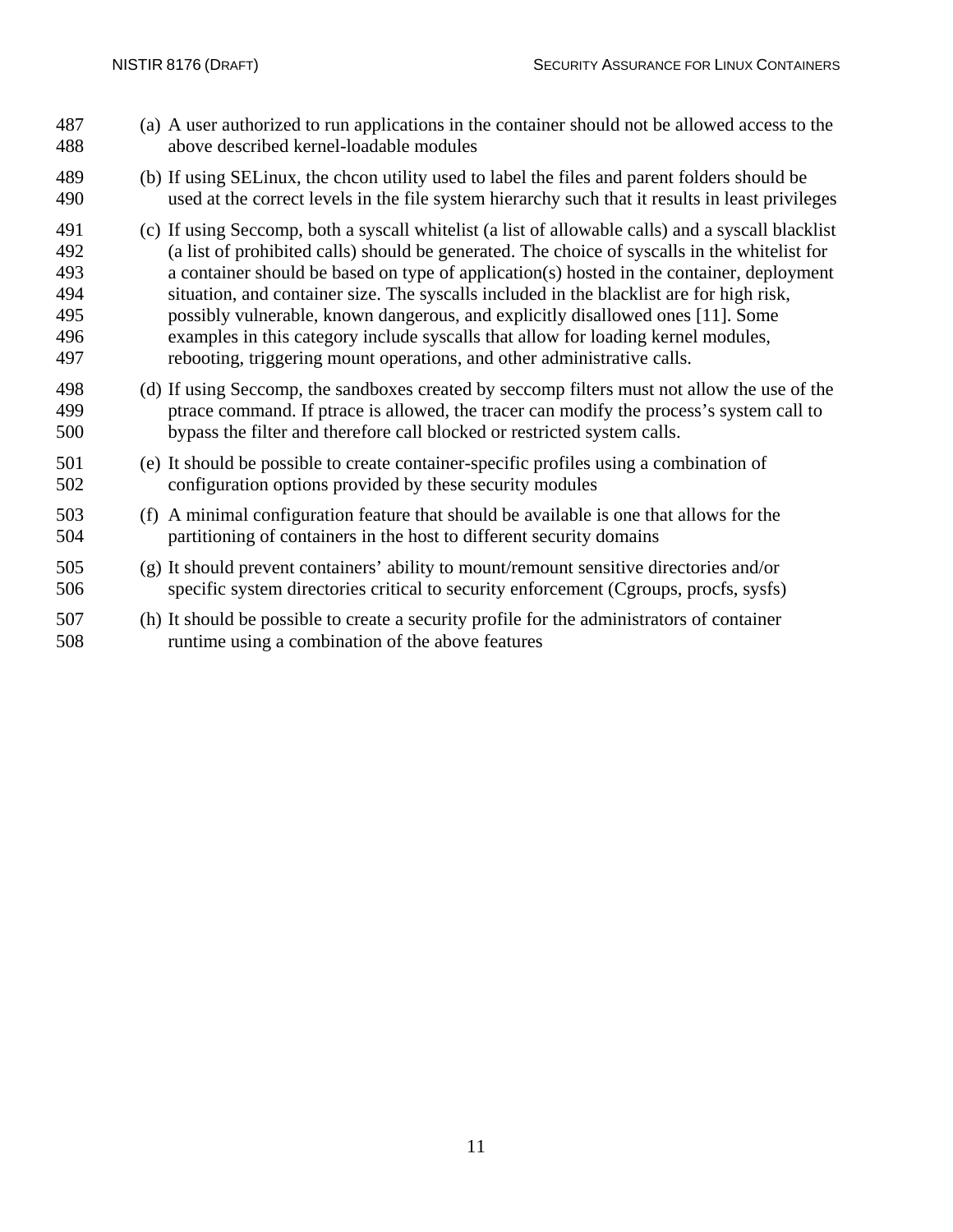#### <span id="page-21-0"></span>**5 Assurance Requirements for Container Runtime Configuration**

 As already described in section 2.5, all security configuration parameters for containers, except for those dealing with cluster management and scheduling, are set using APIs provided by container runtime. Although most of them involve Linux kernel features (Namespaces, Cgroups, Capabilities) and Linux kernel modules, these tasks have been included under this section since they are performed by the container runtime making syscalls to Linux host OS interfaces. The overall organization of this section is as follows: (a) Section 5.2 discusses configurations involving Linux's Namespace feature, which provides isolation for various resources (b) Section 5.3 discusses configurations using the Cgroups feature, which is primarily

- utilized for setting resource limits and thus preventing denial of service attacks
- (c) Section 5.4 discusses configurations using the Capabilities feature, which enables the allocation of least privileges
- (d) Section 5.5 discusses the configurations for device isolation, which can be enabled using a combination of Cgroups and kernel-loadable MAC enforcement modules
- (e) Section 5.6 discusses configuration parameters that can be set at the time of launching the containers rather than being pre-configured using the functions discussed above
- Before analyzing these functions, the need for a configuration feature for the container runtime itself is outlined in section 5.1.

#### <span id="page-21-1"></span>**5.1 Requirements for Secure Connection**

 Container runtime module is implemented with a daemon that listens through a Unix socket and thus enables remote administration of the runtime. It is possible under certain circumstances for members in the administrative group to change the Unix socket to a TCP socket [10]. Any connection to this TCP socket can allow attackers to pull and run any container in privileged mode, thereby giving them root access to the host. The security assurance requirement for the TLS connection involves the encryption and authentication of both sides (container runtime module as well as the client tool used for remote administration) of the connection before establishing the TLS session.

### <span id="page-21-2"></span>**5.2 Requirements for Isolation-based Configurations**

### <span id="page-21-3"></span>**5.2.1 Process Isolation for Containers**

 Process Isolation is a core security requirement for containers to ensure the integrity of various applications running in different containers as well as in the host. A process isolation mechanism

- in a container environment should meet the following requirements [4]:
- (a) Ability to distinguish processes running in different containers from each other and from those running on the host
- (b) Limit cross-container process visibility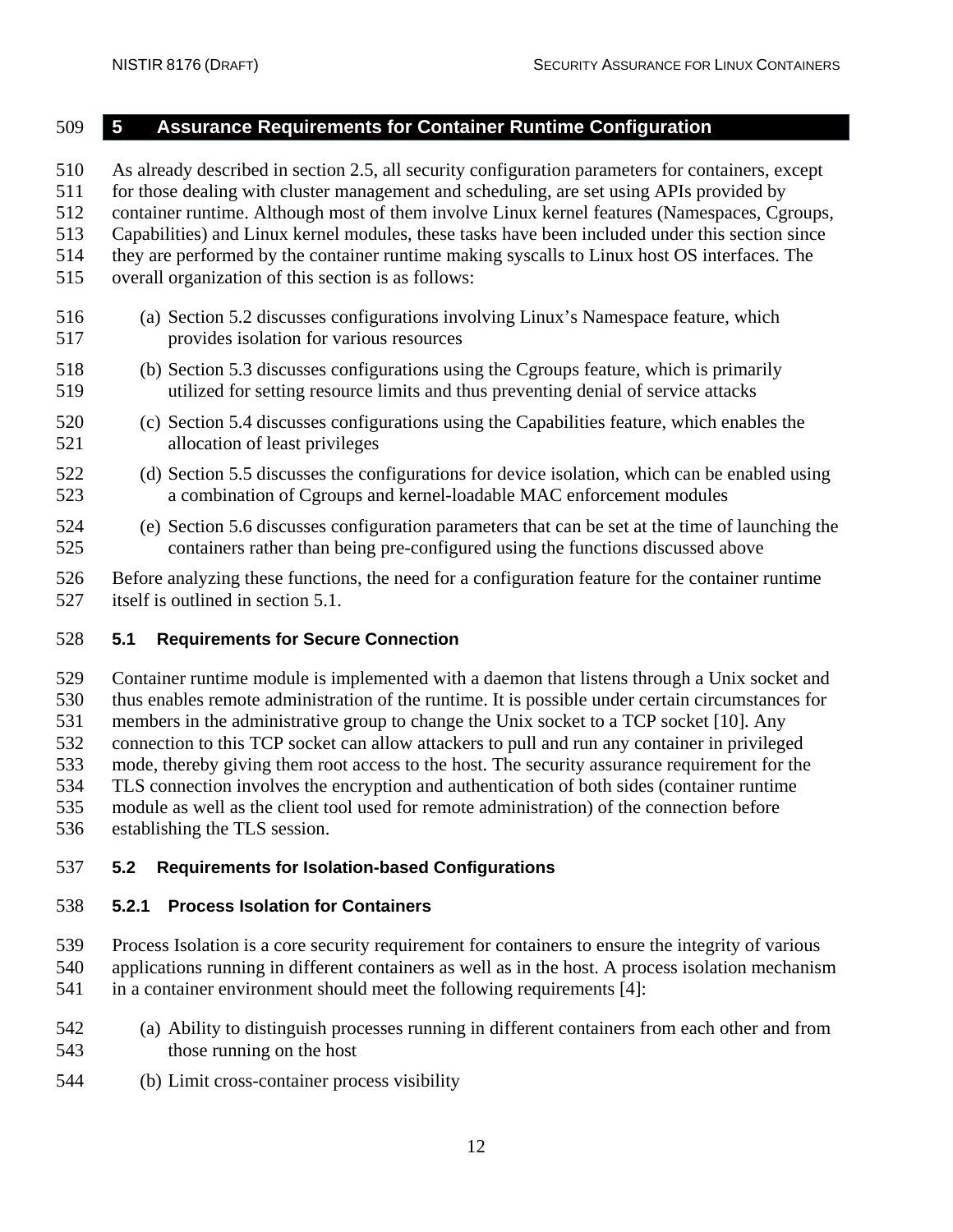- (c) Prevent certain type of attacks such as:
- (i.) A process running in one container influencing a process running in another container using interfaces provided by the OS for process management (e.g., signals and interrupts)
- (ii.) A process running in one container and directly accessing the memory of a process running in another container by using special system calls (e.g., the ptrace() allows a debugger process to attach and monitor the memory of a debugged process)

 To provide process isolation, a Linux kernel feature called process id (PID) namespace is used. A PID namespace is a mechanism that groups processes and controls their ability to see (e.g., via proc pseudo-filesystem) and interact (e.g., sending signals) with one another. A PID namespace is created using clone() or unshare() system call and is associated with one or more containers. The first process carries the id PID1, and the identifiers for subsequent processes increases sequentially. Thus, the PID namespaces feature also provides PID virtualization. Two processes

in different PID namespaces can have the same PID.

### <span id="page-22-0"></span>**5.2.2 Filesystem Isolation for Containers**

 The goal of filesystem isolation is to prevent illegitimate access to filesystem objects from one container to another and from any container to the host. The filesystem is an OS interface that allows processes to store and share data as well as interact with one another. Access to data for a container application is determined by its access to file systems through the filesystem mount points. Therefore, access to data can be restricted by making the list of filesystem mount points visible and accessible to a container application. This is accomplished through the mount namespace. First, a named mount namespace is created along with a set of file system mount points. This mount namespace is then associated with a process that can only see and issue system calls such as mount ( ) or unmount ( ) on those mount points. It also operates on files that are within that mount namespace and accessible through those mount points. The following are the security solutions for filesystem isolation and their limitations:

- (a) All Linux-based OS virtualization solutions utilize a *mount namespace* that allows for the separation of mounts between the containers and the host. This is intended to facilitate customization of the environment visible to users and processes. This feature does not guarantee data isolation between the containers since containers inherit the view of filesystem mounts from their parent and can access all parts of the filesystem even though each container is created within a new mount namespace.
- (b) The typical solution for process filesystem access containment is by using the chroot ( ) system call, which binds a process to a subtree of the filesystem hierarchy. This allows a container to share resources with the host by mounting them within the subtree visible inside the container. However, this feature cannot provide the requisite protection in the presence of privileged processes (i.e., processes with the CAP\_SYS\_CHROOT privilege), which can escape the chroot jail due to the fact that the chroot ( ) system call only affects the pathname resolution.
- (c) A better protection for filesystem objects is provided by modifying the root filesystem for processes in a container as opposed to just modifying the root directory (which the chroot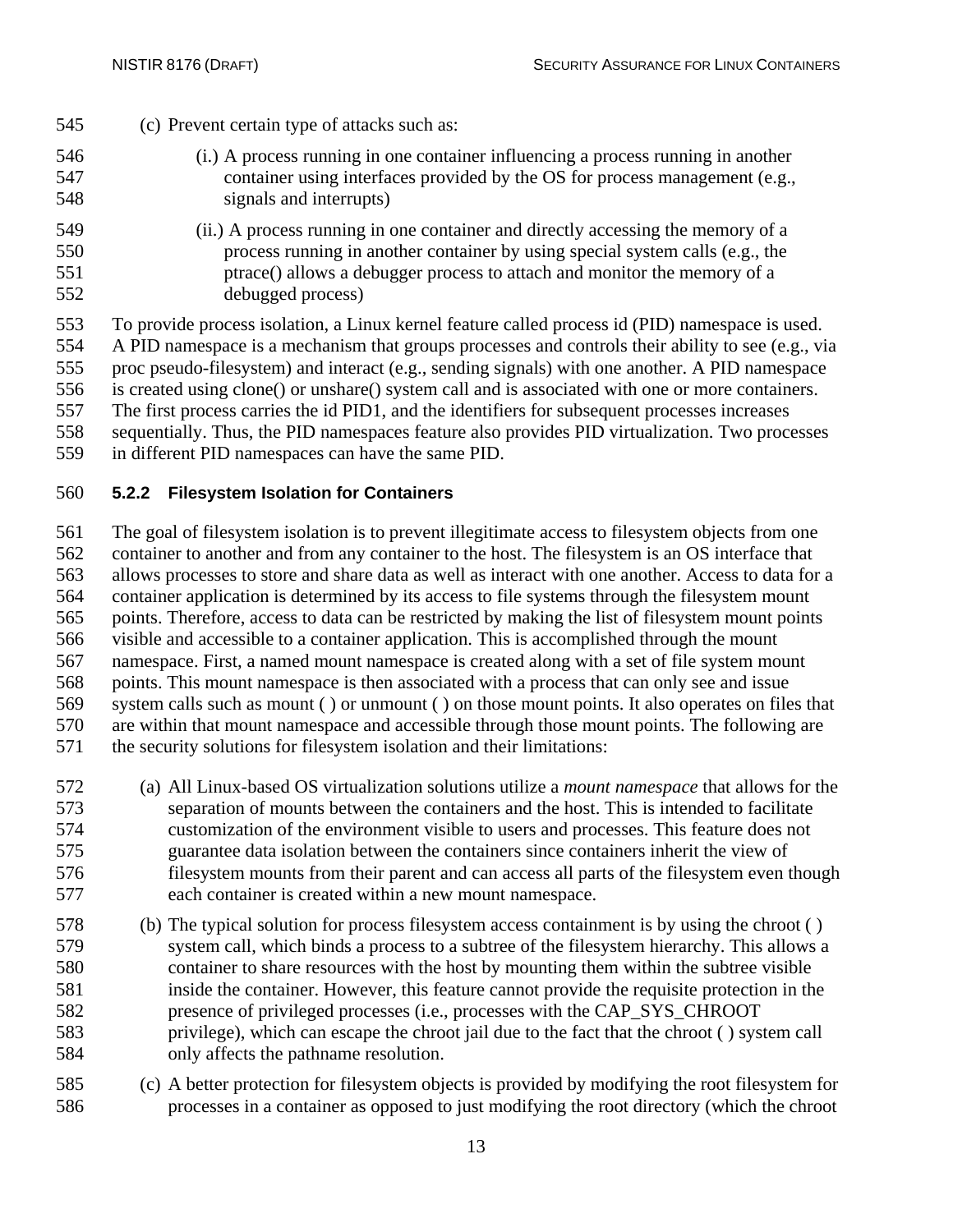( ) system call enables) [4]. This is enabled by the pivot\_root ( ) call, which moves the mountpoint of the old root filesystem to a directory under the new root filesystem and puts the new root filesystem in its place. This provides filesystem level protection since the old root filesystem can be unmounted when it is carried out inside the mount namespace of the container, thus rendering the host root filesystem inaccessible for processes inside the container.

- (d) Another filesystem-level protection strategy is to disallow mounting and unmounting of filesystems for processes running inside a jail by default and enforce granular control of 595 this privilege using options in the allow\_mount\* command.
- (e) Another mechanism to strengthen filesystem isolation is to designate a separate user namespace per container, which maps the user and group ids to a lesser privileged range of host UIDs and groups.
- Because of the limitation of each of the above security solutions, the assurance requirements for total filesystem-level protection involves a combination of configurations including mount namespace, chroot, pivot\_root, and user namespace needed for:
- Isolating mount points by mount namespace • Changing the root directory for each process using chrooot • Changing the root filesystem visible to each process (container) using pivot\_root
- Restricting user access scope using user namespace
- 

## <span id="page-23-0"></span>**5.2.3 IPC Isolation for Containers**

Inter-process communication (IPC) isolation for containers means that processes in a container

must be restricted to communicate via certain IPC primitives only within that same container. An

- IPC object (or associated mechanism) can be either a filesystem-based IPC object or non-
- filesystem-based. Filesystem-based IPC objects, such as domain sockets and named pipes, can be isolated using a combination of mount namespace and pivot\_root features (section 5.2.2 above)
- since they prevent processes from accessing filesystem paths outside of their own container.
- However, there are other IPC objects such as System V IPC objects, semaphore sets (arrays),
- shared memory segments, and message queues. These IPC objects can be isolated in Linux with
- the help of IPC namespaces that allow the creation of a completely disjointed set of IPC objects.
- Each IPC namespace has its own set of System V IPC identifiers and its own POSIX message
- queue filesystem. Objects created in an IPC namespace are visible to all other processes that are
- members of that namespace but are not visible to processes in other IPC namespaces. IPC objects
- accessible for a process can be listed using the *ipcs* command and removed using the *ipcrm*
- command.

## <span id="page-23-1"></span>**5.2.4 Network Isolation for Containers**

- Network level isolation for containers is provided through the network namespace feature. For
- each network namespace that is created, a set of network devices, IP addresses, IP routing
- tables, /proc/net directory, and port numbers can be associated with it. Each container can have
- its own virtual network device and applications that bind to the per-namespace port number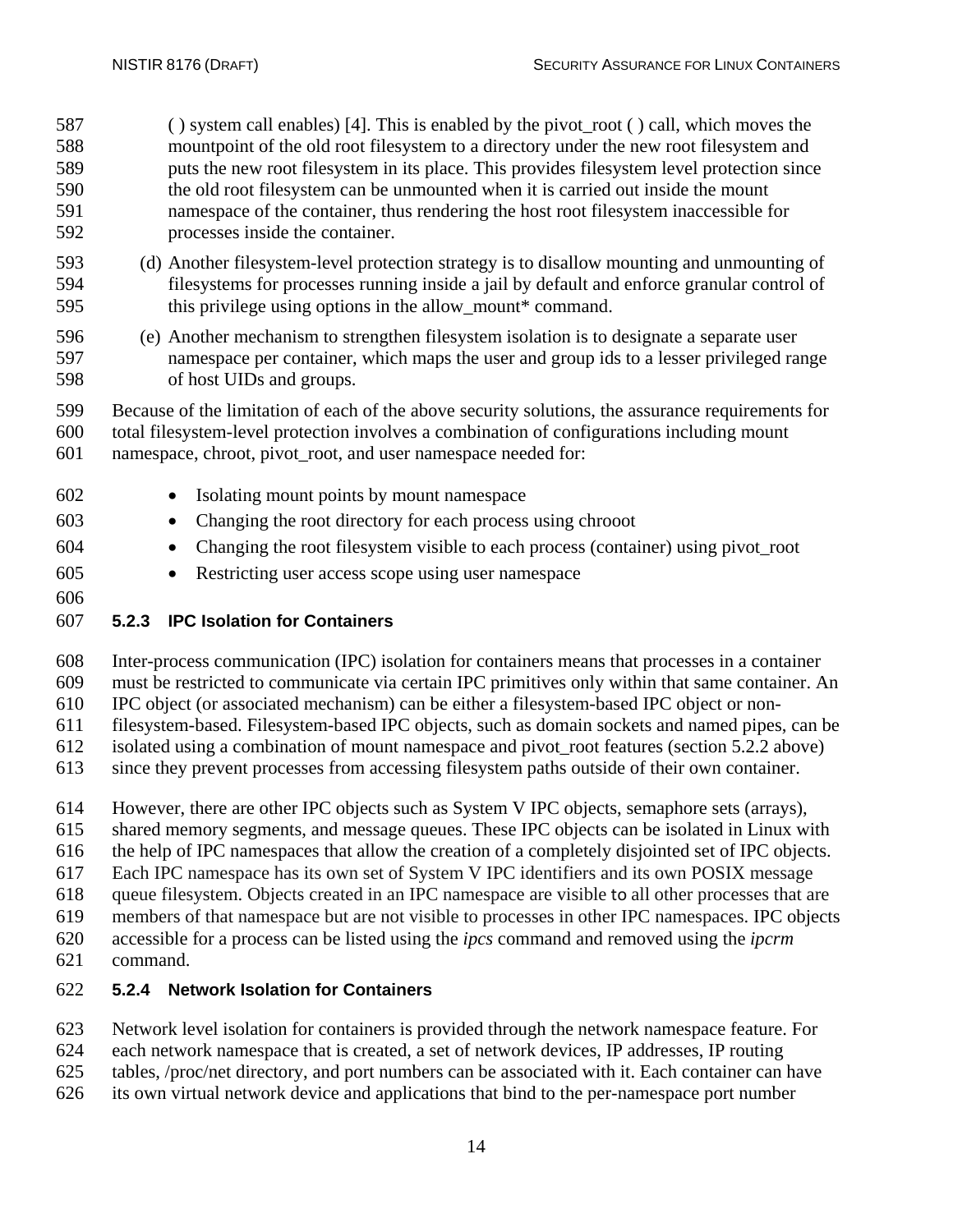- space. Suitable routing rules in the host system can direct network packets to the network device
- associated with a specific container. It is therefore possible to have, for example, multiple
- containerized web servers on the same host system with each server bound to port 80 in its (per-
- container) network namespace.
- Network connectivity is a core requirement for all production grade applications running on
- containers such as web apps and multi-tier apps. The containers can be connected using a logical
- IP network called the overlay network. The typical network configuration on a container
- platform (consisting of containers, container runtime, host OS and the physical host) involves
- creating a network bridge on the container host. Each container on a host is connected to that bridge. A router captures Ethernet packets from its bridge-connected interface in promiscuous
- mode, and captured packets are forwarded over the user datagram protocol (UDP) to router peers
- running on other container hosts. These UDP "connections" are duplex, can traverse firewalls,
- and can be encrypted [12]. Each container is connected to the bridge using a layer 2 (link layer)
- virtualized network interface (VNI) with a valid Link Layer address or a Network Address
- Translation (NAT) for layer 3 connectivity. The Linux Layer 2 network isolation is based on the
- concept of Network Namespace, which allows for the creation of several networking stacks that
- provide a view of being completely independent of the containers [4].
- The simplest configuration for network isolation using layer 2 VNI involves defining a pair of virtually linked Ethernet (veth) interfaces. One of the interfaces is assigned to the same network namespace as the container and the other to the host namespace. A virtual link is then established between the two interfaces, thus connecting the container to physical networks. There are two options for enabling this link [4]:
- (a) Network Bridge Device: The veth interface and the host physical interface are connected using a virtual network bridge device. In this option, all container and host interfaces are attached to the same link layer bridge and thus receive all link layer traffic on the bridge.
- (b) Routing Tables: Another option is to utilize routing tables to forward the traffic between virtual network interface (to which the container is connected) and physical network interfaces (resident at the host). In this option, containers can communicate with each other only when a network route is explicitly provided.
- Security Analysis: The network isolation functionality provided by these two options forces a container process to use a designated virtual network segment or a designated network route
- (e.g., over a VPN connection). Between the two options, the routing table use presents a slightly
- 
- higher security assurance than the network bridge device solution since the latter allows a
- container address to be visible to all containers connected to the bridge.
- Another approach to provide network connectivity for containers is to use the MACVLAN
- interface [13], which also allows each container to have its own separate link layer address. The
- Virtual Ethernet Port Aggregator (VEPA) is the most widely used mode for configuring this
- option for isolating the containers. However, complete assurance of network isolation can be
- provided at the process level in containers only if the namespace-based approaches are
- augmented with mandatory access controls (MAC) and the isolation of the process from other
- global namespaces.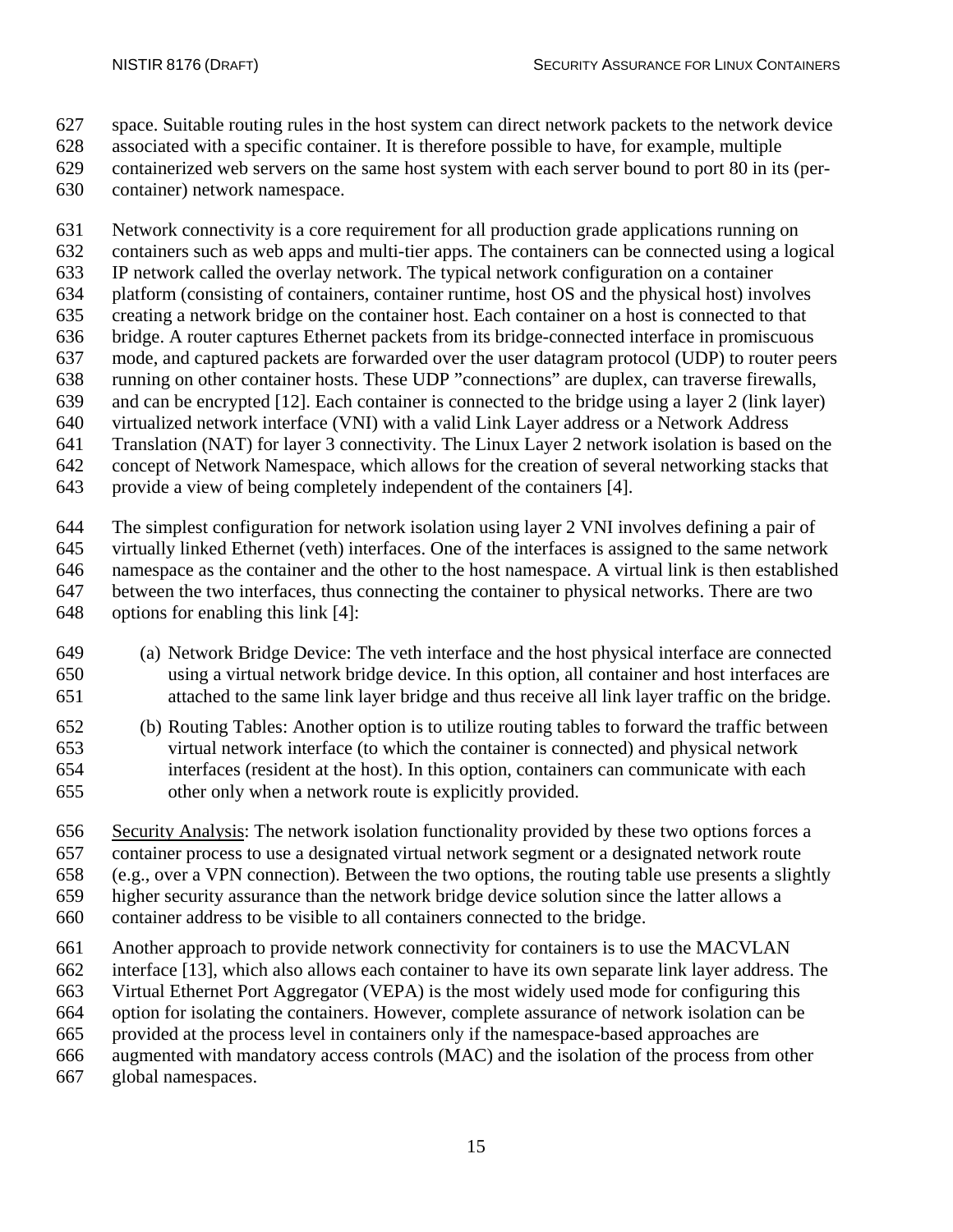#### <span id="page-25-0"></span>**5.2.5 User and Group-level Isolation for Containers**

Some processes may need some subset of root privileges. The user namespaces feature can be

used to restrict the privileges of some user IDs to that needed subset. The user namespace

isolates the user and group ID number spaces. In other words, a process's user and group IDs can

be different inside and outside of a user namespace. The most interesting case here is that a

- process can have a normal unprivileged user ID outside of a user namespace while at the same
- time having a user ID 0 inside of the namespace. This means that the process has full root
- privileges for operations inside the user namespace, but is unprivileged for operations outside the
- namespace.
- Starting in Linux 3.8, unprivileged processes can create user namespaces, which opens a raft of
- interesting new possibilities for applications. Since an otherwise unprivileged process can hold
- root privileges inside the user namespace, unprivileged applications now have access to
- functionality that was formerly limited to root [4].

## <span id="page-25-1"></span>**5.3 Requirements for Resource Limiting Solutions**

The primary protection mechanism for denial-of-service attacks in Linux container environments

- is the Cgroups feature that enables setting limits for various resources. The "limits" specification
- feature is restricted not only to hardware artifacts such as CPU, memory, and storage, but also to
- processes and tasks. In addition to the limits feature, Cgroups enables the designation of a
- collection of potential "resource hogging tasks" that can be frozen by sending a SIGSTOP signal.
- It can later be unfrozen by sending a SIGCONT signal [11].
- In addition to its main role of preventing against denial-of-service attacks, the Cgroups feature
- also provides marginal network-level protection with a method (using network classifier Cgroup)

that tags network packets with a "classid" value. This can then be used as a parameter for

filtering certain packets. (The classid value can also be used for priority handling based on

- Quality of Service (QoS) requirements, though that feature falls under performance enhancement
- and not strictly security.)
- The following table provides the list of hardware resources for which the Cgroups feature either
- enables setting
- 

| que of resource limits or access control. |  |
|-------------------------------------------|--|
|-------------------------------------------|--|

<span id="page-25-2"></span>

| <b>Resource</b> | "Limit" Feature or Access Control                                                                                                                                                                                                 |
|-----------------|-----------------------------------------------------------------------------------------------------------------------------------------------------------------------------------------------------------------------------------|
| CPU             | Specific number of CPUs or amount of "CPU Shares" for a group of processes                                                                                                                                                        |
| Memory          | "Hard" and "Soft" memory allocation units for a group of processes                                                                                                                                                                |
| <b>BLKIO</b>    | Set disk read or write speeds, operations per second, queue controls, and wait<br>times on block devices designated by major and minor numbers; provides<br>more granular access control compared to filesystem specific controls |

### **Table 1– Linux Resource Control using Cgroups**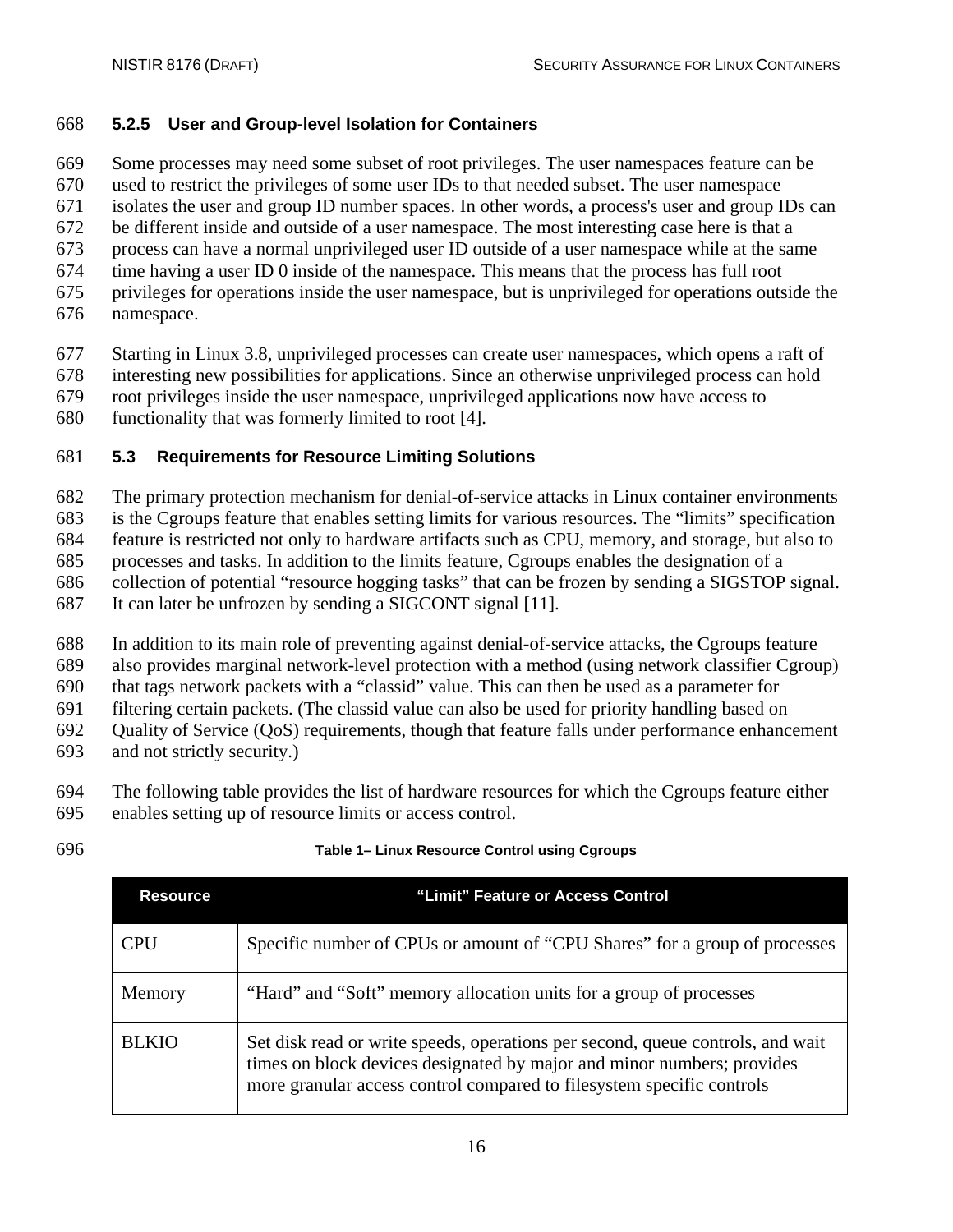| Devices | Create a whitelist for devices based on either: (a) Type (character vs block) or |
|---------|----------------------------------------------------------------------------------|
|         | (b) Major and Minor numbers                                                      |

#### 

- Cgroups configuration should provide the following assurances:
- (a) It should not expose container host information, such as the kernel ring buffer via dmesg, which can assist in kernel exploitation or information leaks
- (b) It should not allow local disk access, even within user namespaces and mount restricted namespaces via raw disk, device, or mknod access [11].
- 

#### <span id="page-26-0"></span>**5.4 Requirements for Least Privilege Configuration for Containers**

 As already mentioned, the Capabilities feature in Linux can be used to partition the set of root privileges. All container runtime products, such as LXC, Docker, and CoreOS Rkt, come with a default capability profile where some capabilities for containers are enabled and some are disabled [11]. Due to the privilege needs of the application running in the container, some of the defaults have be modified (i.e., some capabilities that have been enabled by default need to be disabled, and some capabilities disabled by default need to be enabled). However, for most 711 applications hosted in containers, the following assurance requirements must be satisfied while<br>712 configuring the Capabilities feature in Linux: configuring the Capabilities feature in Linux:

- (a) Capabilities that provide the privilege to manipulate a non-name spaced kernel parameter (e.g., Sys Time) will have the effect of that parameter modified not only for the container but also for the host and for all other containers. Hence such capabilities (e.g., 716 CAP SYS TIME) should not be enabled.
- (b) Capabilities that provide the broad set of privileges almost equal to that of the root should not be enabled (e.g., CAP\_SYS\_ADMIN).
- (c) There is no need to enable the capability CAP\_SYS\_MODULE, which allows for the loading and unloading of kernel modules as this will lead to insecure privilege escalation.
- (d) The Capabilities feature should always be used in conjunction with user namespace as any privilege escalation to the process due to enabling some Capabilities by error will be limited to the namespace.
- 

#### <span id="page-26-1"></span>**5.5 Requirements for Device Isolation solutions**

 In Linux, access to devices is enabled by device nodes, which are special files that provide an interface to the host device drivers. Device nodes are separated from the rest of the filesystem, and their nodes are placed in the /dev directory. These nodes are not namespace-aware. The creation of device nodes is performed by the *udevd* daemon process issuing the *mknod* system call. The permission for a process to create device nodes (for accessing block or character devices) is provided by the *CAP\_SYS\_MKNOD* capability. Containers are given access to device

nodes if the corresponding devices are to be shared among containers or between different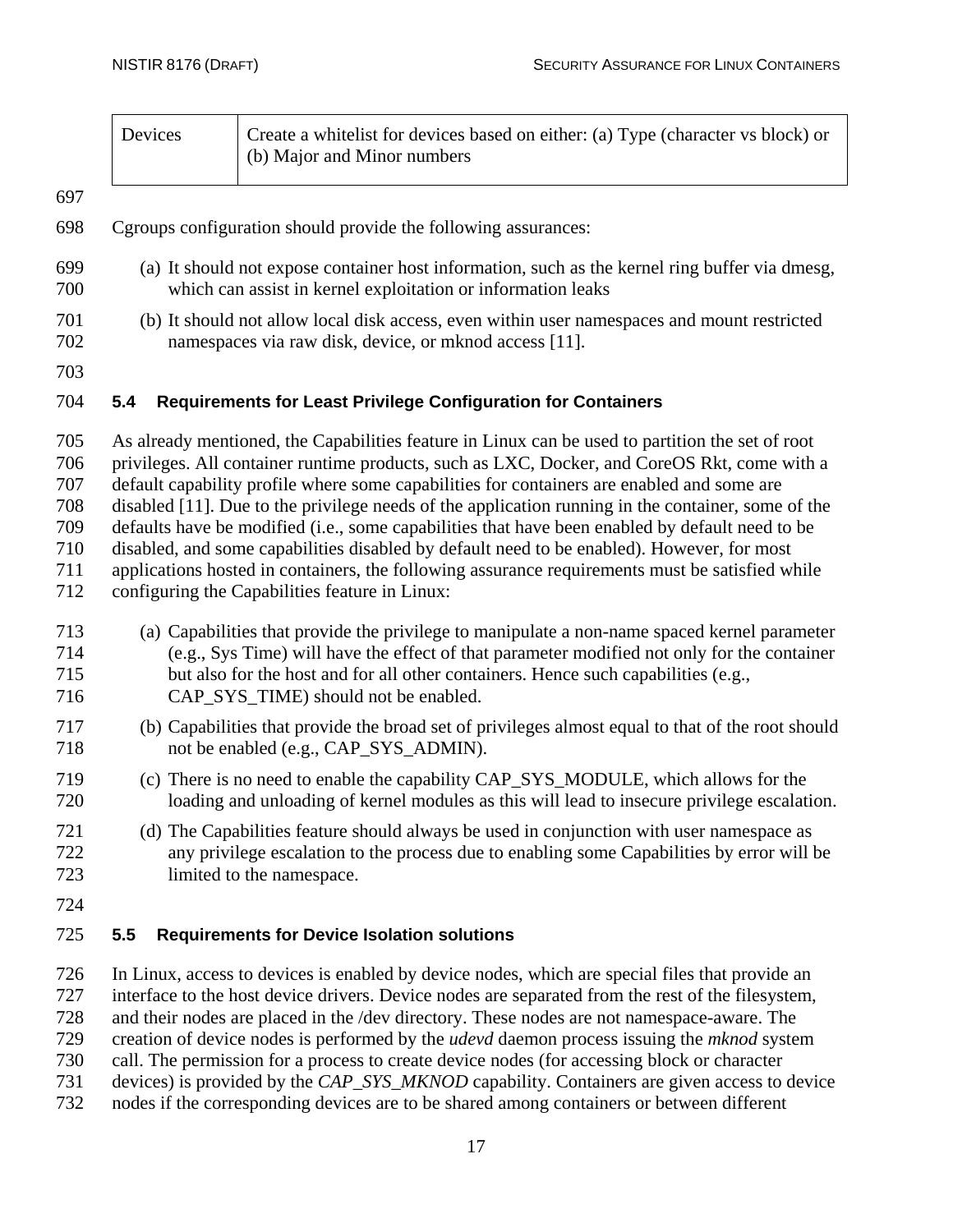- containers and the host. However, device nodes are security-sensitive since they provide
- interfaces to device drivers. These drivers present significant attack vectors because they expose
- interfaces (particularly the storage interface) to code running in the kernel space, which may be
- abused to gain illegitimate data access, escalate privileges, or mount other attacks.

One possible solution for providing device-level isolation between containers is the use of

- "device namespace," provided the referenced input/output (physical) devices are namespace-
- aware. Unfortunately, many Linux kernel distributions do not support the device namespace
- feature. Where available, this feature can be used to create virtual devices for each container,
- which can be multiplexed for access to a physical host device. Further, when Linux device
- drivers controlling physical devices are not namespace-aware and the devices assume only one
- controlling master host, access privileges for them are hard to securely grant for unprivileged
- containers unless the device is used exclusively by a single container.
- In the absence of the device namespace feature, two features are utilized for controlling access to
- devices for containers. They are: (a) control groups, or Cgroups; and (b) Mandatory Access
- Control (MAC) enforcement. The Cgroups subsystem for devices is used to create a whitelist,
- formatted for devices based on type (i.e., character vs block) and device major and minor
- numbers. The wild card "all" applies to all device types and major and minor numbers, and it is
- typically used as a default deny before whitelisting explicit devices [11].
- There are two MAC enforcement methods available in Linux environments: Security-Enhanced
- Linux (SELinux) and Apparmor. In SELinux, Multi-Level Security (MLS) labels or
- classification labels are applied on processes and data/devices, and the system applies fine-
- grained policy and type enforcement across the different labels. AppArmor is another MAC
- system that offers a pathname-based access control (as opposed to filesystem nodes within
- SELinux). The restrictions can be aggregated to define a profile for a specific application,
- process, or container. A common weakness for all MAC systems is that the controls it provides
- can be subverted through direct execution of system calls.
- The assurance requirements for device isolation solutions therefore are:
- (a) All containers must be prevented from creating new device nodes, and the CAP\_SYS\_MKNOD capability should not be enabled for them
- (b) All mountpoints inside containers should have the nodev flag set to prevent them from being used to create files to access device drivers
- (c) All containers should only be allowed to access the following set of devices since they are characterized as safe [4] due to observations given below:
- *Purely virtual devices* such as pseudo-terminals and virtual network interfaces; the security guarantee comes from the fact that these devices are explicitly created for each container and not shared
- *Stateless devices* such as random, null, and others; sharing these devices among all containers and the host is safe because they are stateless
- *User namespace-aware devices* if the device (through the device driver code) supports verifying capabilities of the process in the corresponding user namespace,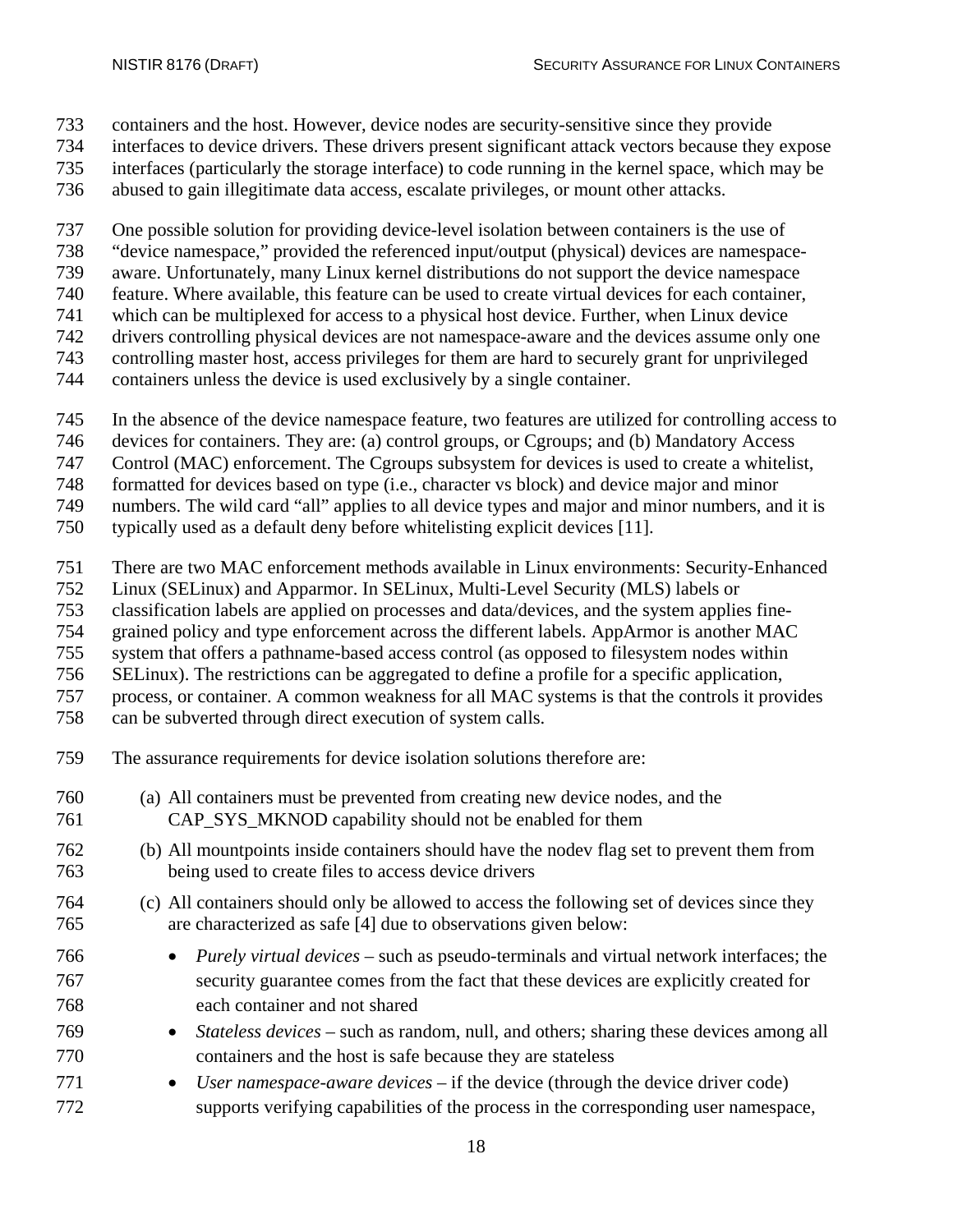- 773 then such a device can be safely exposed to a container since the specified restrictions 774 will be enforced
- 775 (d) When Cgroups and MAC enforcement systems are both used for controlling access to 776 devices, care should be taken to ensure that their respective rules do not create conflict.
- 777

#### <span id="page-28-0"></span>778 **5.6 Requirements for Container Launching Options**

 Every container runtime product has a command to launch containers that carry many options. The assurance requirements associated with the secure use of this command are stated as a set of options that should be avoided [4]. As a best security practice, containers should not use options that will enable sharing any namespaces associated with the container host when launched [11]. If this is not the case, it may not only enable the container to view the resources/objects associated with that namespace but also manipulate those resources/objects by subverting the isolation provided by static configuration of namespaces for the container. The following table provides the list of namespaces for which sharing the corresponding host counterpart should not be used in the container launch options.

#### 788 **Table 2 – Prohibited Options for Container Launching**

<span id="page-28-1"></span>

| <b>Namespace/Example</b><br><b>Resource-Object</b>        | <b>Brief Description</b>                                                                                                                                                     | <b>Security Threat</b>                                                                                                                                    |
|-----------------------------------------------------------|------------------------------------------------------------------------------------------------------------------------------------------------------------------------------|-----------------------------------------------------------------------------------------------------------------------------------------------------------|
| <b>UTS</b>                                                | All containers are assigned<br>their own UTS namespace<br>and thus have no need to<br>know the UTS namespace of<br>the host                                                  | Processes within the<br>container can see and<br>manipulate the hostname and<br>domain of the host                                                        |
| <b>IPC/Shared Memory</b><br>Segment                       | Shared Memory segments for<br>inter-process communication<br>between application modules<br>are set up for faster<br>communication as they are<br>faster than REST API calls | Processes within the<br>container can see and<br>manipulate host IPC object                                                                               |
| Filesystem                                                | Host-sensitive directories<br>should not be mounted in<br>read-write mode as container<br>volumes                                                                            | Gives containers the ability to<br>modify the files in those<br>directories with a potential to<br>jeopardize host security                               |
| Setting net=host in the<br>container launching<br>command | The networking mode for the<br>container should not be set<br>equal to host                                                                                                  | This will give privileges to a<br>container that only a host<br>should have (e.g., shutting<br>itself down) or access to<br>networking services that only |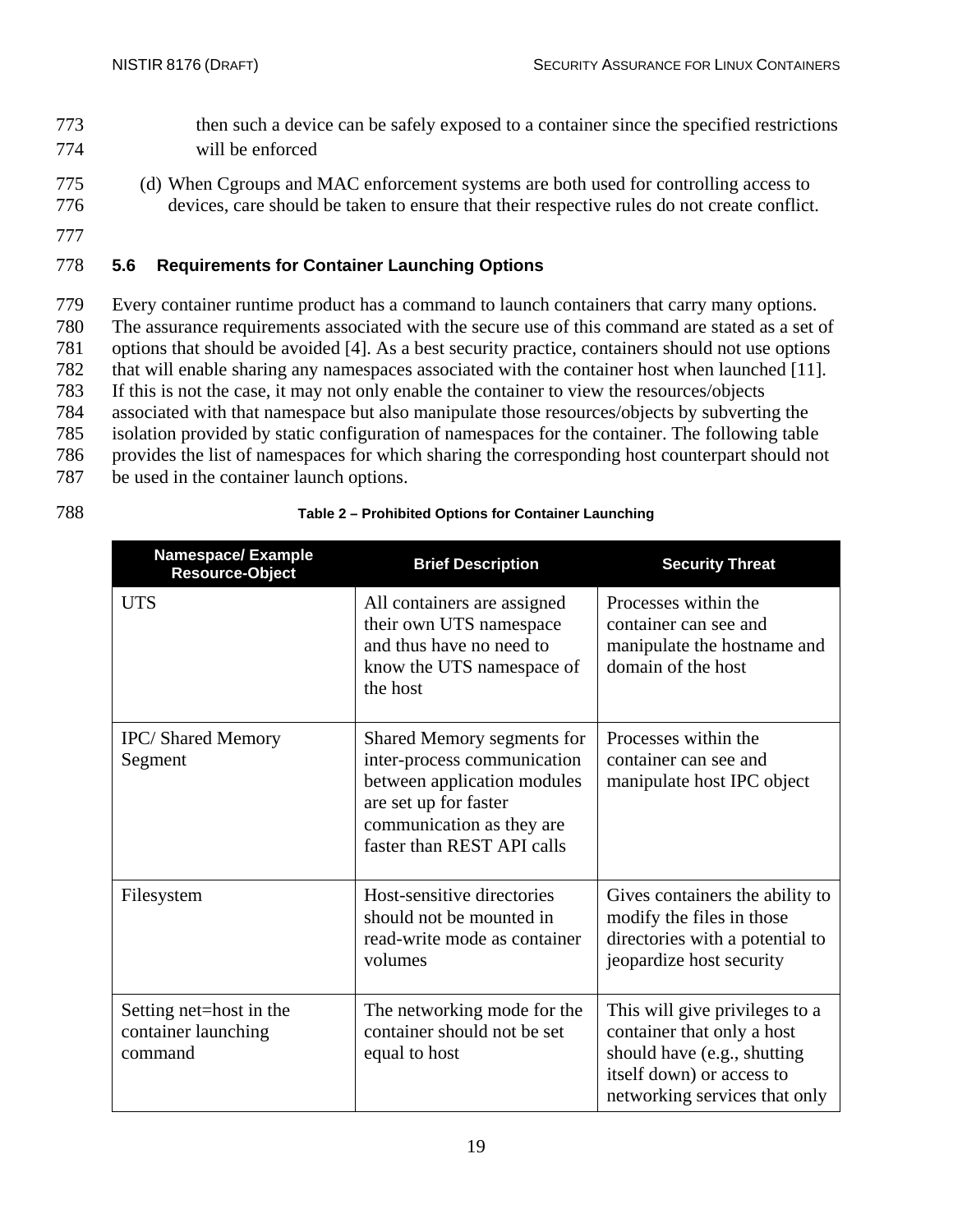| <b>Namespace/Example</b><br><b>Resource-Object</b> | <b>Brief Description</b>                                                                                                                                                                                                    | <b>Security Threat</b>                                                                                                                                                                                                                       |
|----------------------------------------------------|-----------------------------------------------------------------------------------------------------------------------------------------------------------------------------------------------------------------------------|----------------------------------------------------------------------------------------------------------------------------------------------------------------------------------------------------------------------------------------------|
|                                                    |                                                                                                                                                                                                                             | the host needs                                                                                                                                                                                                                               |
| Publishing container ports to<br>the host          | This is done for setting up<br>communication to and from<br>that container                                                                                                                                                  | The default option of<br>publishing to all interfaces<br>should not be used; by<br>specifying the interface that<br>the port should bind to<br>explicitly, traffic into and<br>from the container is<br>restricted to the given<br>interface |
| Inter-container<br>communication                   | If it exists, the option to<br>enable blanket inter-container<br>communication must not be<br>enabled; instead, explicit<br>communication channels<br>must be set up between two<br>containers that need to<br>communicate. | Any compromised container<br>can attack any other container<br>on the host                                                                                                                                                                   |

789

790 In addition to container launch options that involve objects shared with the host, there are some 791 parameters exclusively applicable to the container that should be set when launching containers.

- 792 (a) Containers should always be launched with a specific memory limit to prevent denial-of-793 service attacks or certain applications leaking memory that may eventually consume all 794 the memory on the host
- 795 (b) Containers should always be launched by specifying the number of CPU shares. The 796 default value (Total CPU/number of containers) may not be sufficient for some 797 containers, resulting in denial of service. The number of CPU shares assigned to a 798 container should be such that no container can starve others with default settings. Further, 799 if there exists a group of containers that dominate others in CPU usage, then a lower 800 default value should be assigned to containers in that group to ensure fair distribution of 801 CPU shares.
- 802 (c) If the host OS Linux distribution supports a MAC system (e.g., SELinux), a policy 803 template should be set up, the container engine should be started with an option to 804 recognize the template, and the container launching API should have an option to 805 recognize the policy template parameter and include it as part of the launch parameter.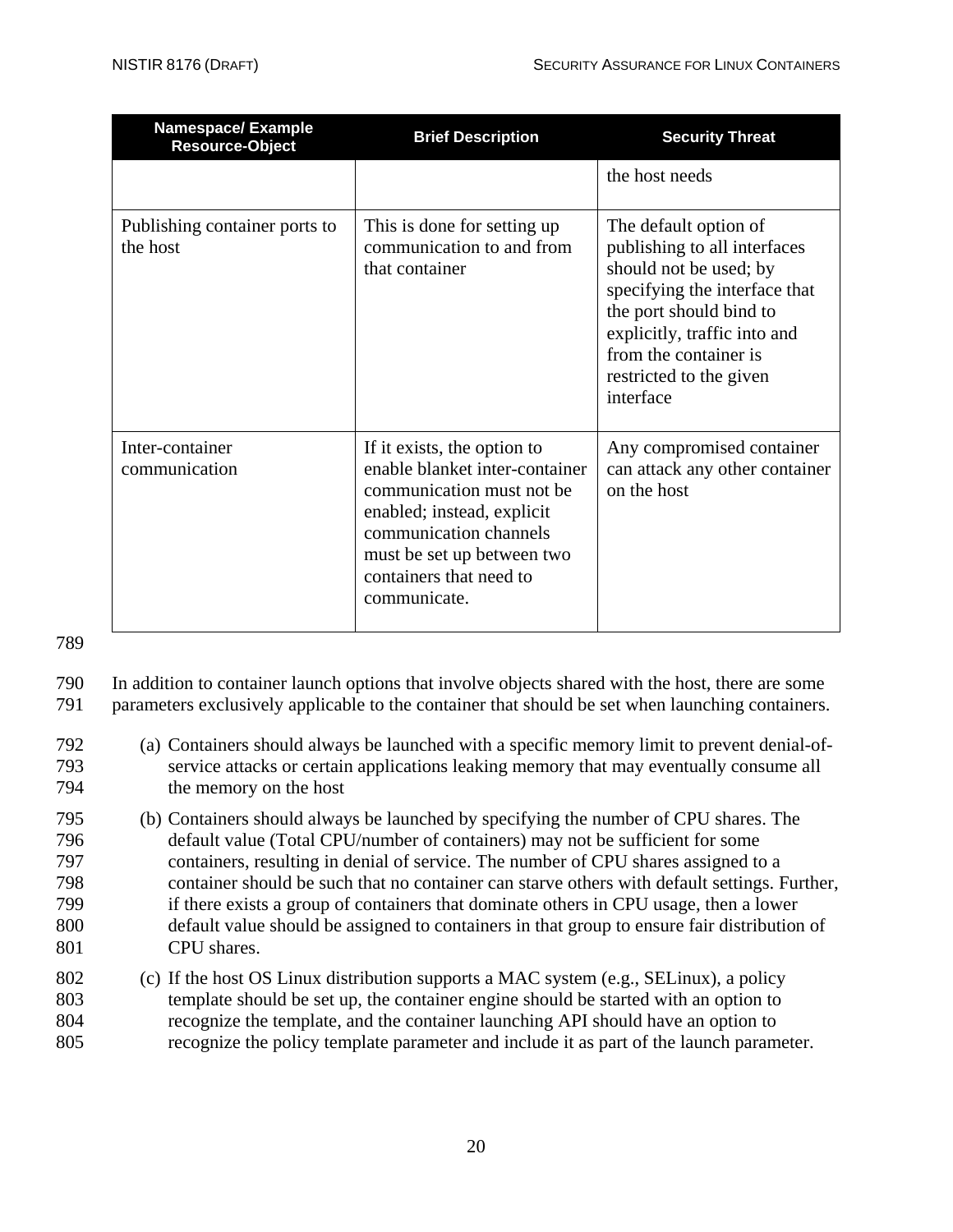806 (d) Containers should be launched only with "required" capabilities by initially dropping all capabilities and then adding only the required ones. The following capabilities in general 807 capabilities and then adding only the required ones. The following capabilities in general<br>808 should not be present (i.e., NET\_ADMIN, SYS\_ADMIN, SYS\_MODULE). should not be present (i.e., NET\_ADMIN, SYS\_ADMIN, SYS\_MODULE).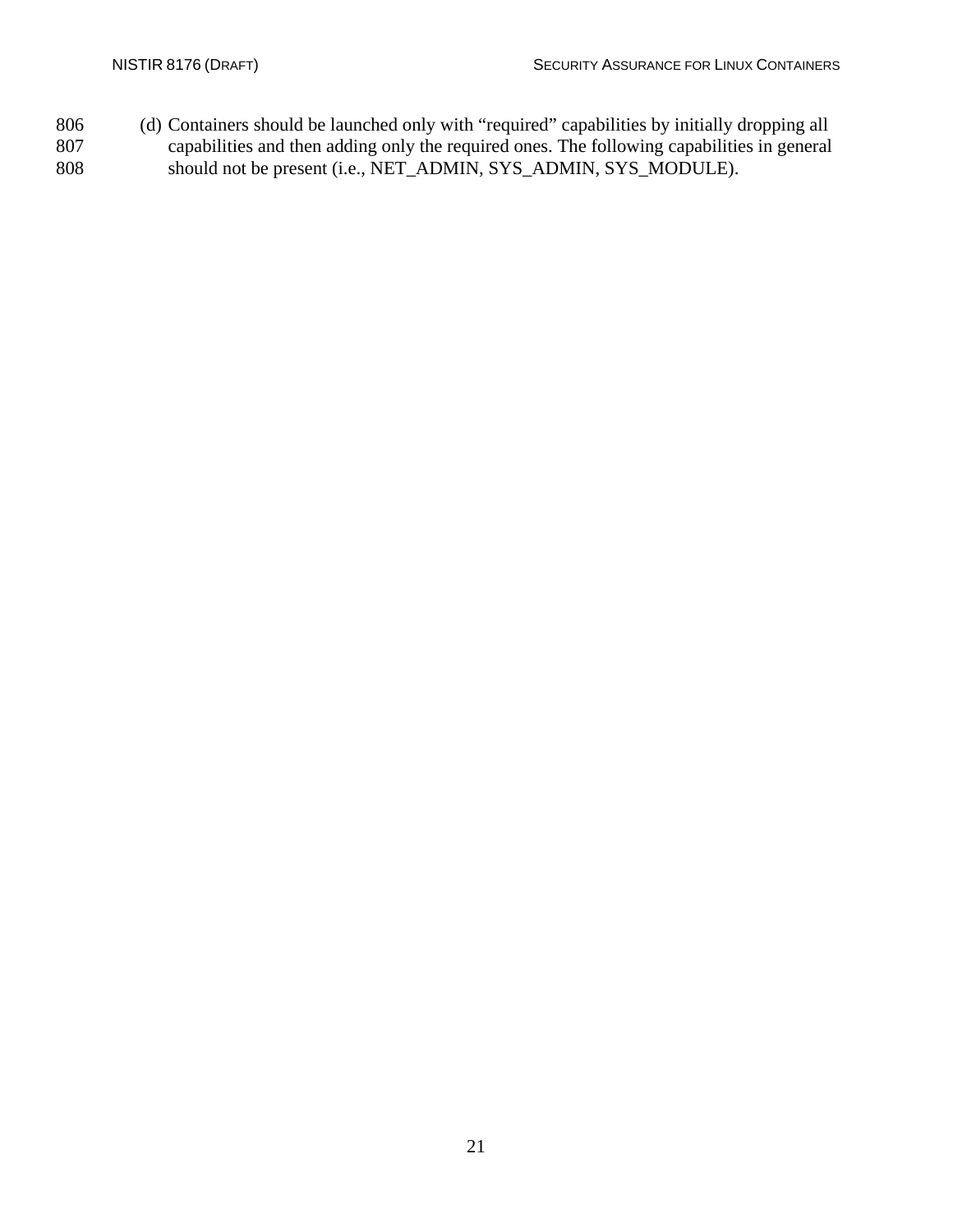## <span id="page-31-0"></span> **6 Assurance Requirements for Image Integrity Solutions** The integrity of the container images is of paramount importance since they are converted to running instances, some of which may host mission-critical applications. The image countermeasures covered in the *Container Security Guide* include recommendations for monitoring images for malware and other vulnerabilities, proper image configuration, separating secrets from image files, and ensuring trust in images through cryptographic signatures and regular updates. The security solutions needed for carrying out these recommendations should include the following assurance requirements: (a) There should exist a means to create metadata linking each image to its base image (b) There should exist a feature to rebuild the image automatically if the linked base image changes [6] (c) When any changes are made to the base image or dependent image (e.g., patching a vulnerability), changes should not be made to the running containers. Instead, the corresponding image should be recreated and the container re-launched using the modified image. Thus, a single master, or golden image, is to be maintained for any service. (d) When employing "image signing" solutions for digitally signing and uniquely identifying each image, the following requirements should be met [6]: 827 1. There should be a robust key management to minimize the possibility of key compromise. One approach is to have a PKI system that issues a certificate to each developer exclusively for signing the image. The private key associated with this certificate will then be the "signing key" that is used to sign all container images in a 831 repository. 2. Replay attacks must be mitigated by embedding expiration timestamps in signed container images. Alternatively, a special key can be used to sign the metadata for the repository, ensuring that the images in the repository do not contain stale versions of the image with valid signatures. (e) In addition to creating a unique identifier for an image using digital signatures, the integrity of individual components of the image can be ensured by using labels such as key/value pairs for each component. (f) Images should be built such that the application(s) in them are not used for any privilege escalation attacks. This can be achieved by disabling the chmod a-s command, which

removes the suid bit, or removing setuid and setgid binaries in them [6].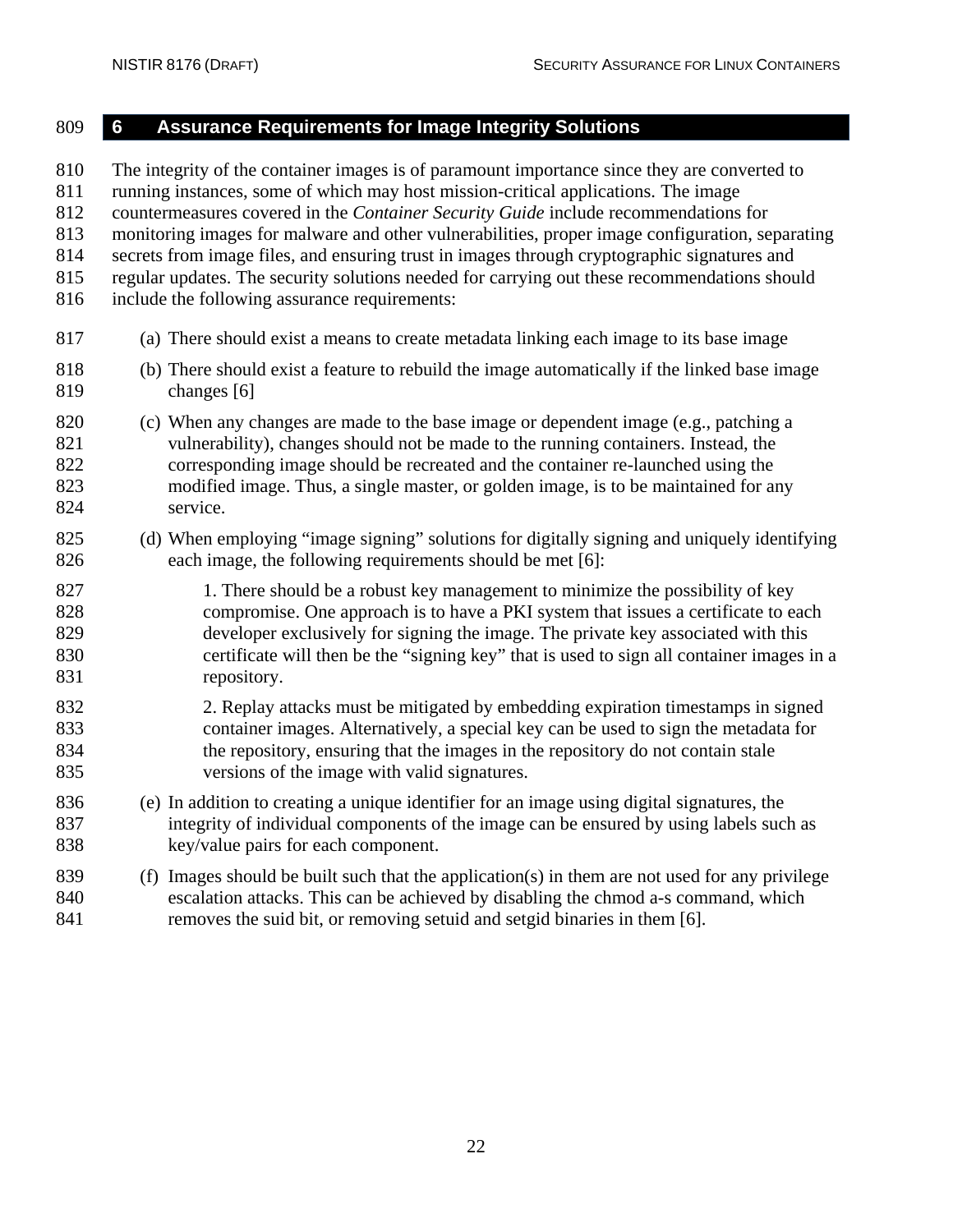#### <span id="page-32-0"></span>**7 Assurance Requirements for Image Registry Protection**

 The suggested registry countermeasures in *Container Security Guide* include developing secure connections to registries and ensuring that they do not contain out-of-date vulnerable images by pruning them out through an automated process or controlling their accidental deployment through use of discrete version numbers. Some assurance requirements unrelated to these countermeasures yet still critical to processes involving creating, posting, and removing images into and from registries are:

- (a) The number of accounts accessing the registry must be limited since the common threat in some environments is account hijacking when a diverse set of clients has access to a container registry. One such environment is the registry maintained by cloud service providers who offer container services.
- (b) The permission to create container image registries and add or remove content to registries must be cryptographically protected.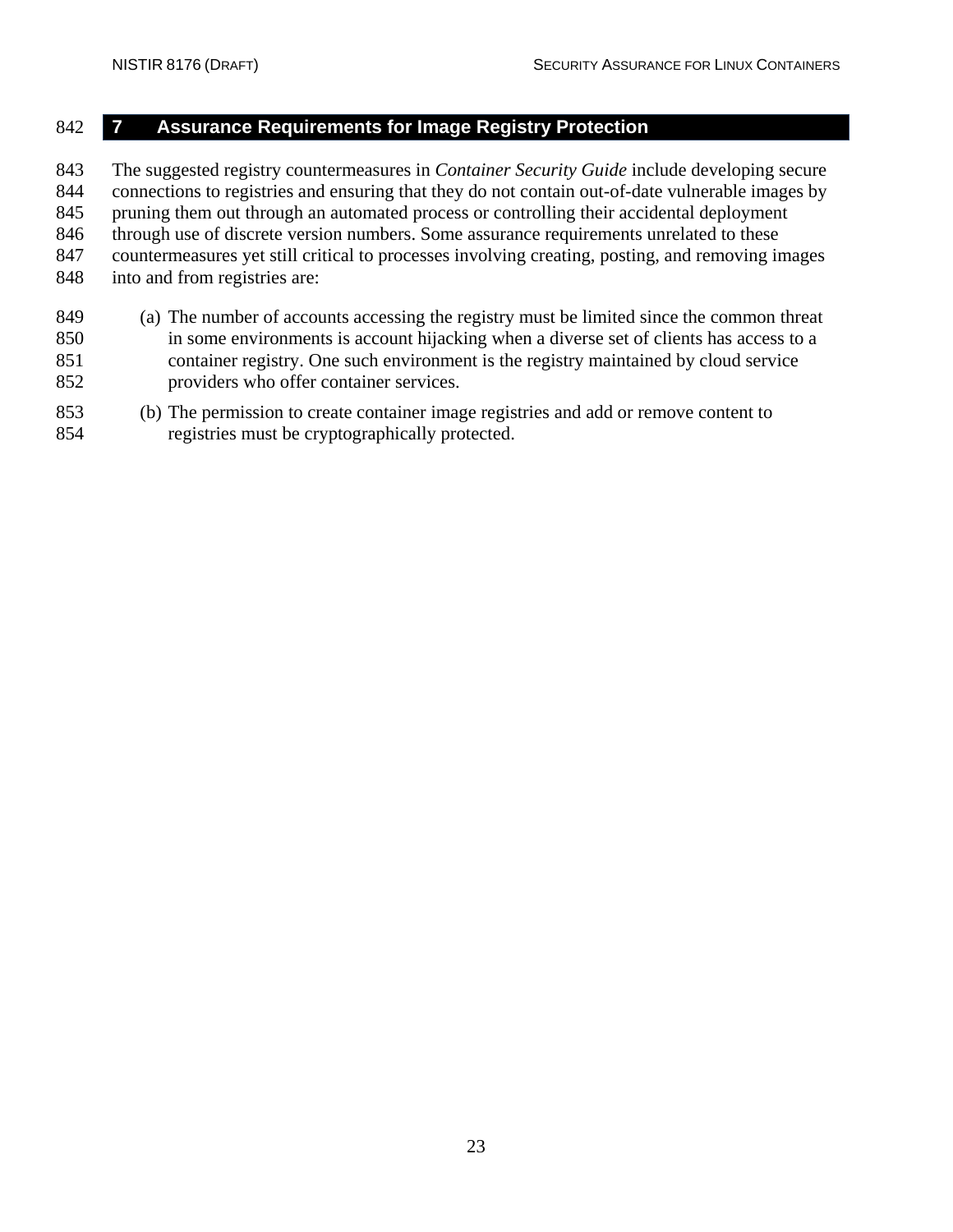### <span id="page-33-0"></span>**8 Assurance Requirements for Orchestration Functions**

 The use of an Orchestration platform (consisting of a suite of tools) in a containerized infrastructure is intended to perform the following functions:

 • Enable the definition of a cluster (a named group of container hosts that can be managed as a single entity) and schedule containers into the cluster. The cluster configuration should support specification of parameters such as the amount of CPU/Memory to reserve, the number of replicas (i.e., duplicate copies of same container to be run), and the circumstances under which a container should continue to run or be taken offline.

- Enable automated deployment of containers in various clusters/hosts (container scheduling). This is achieved by integrating various automation tools to execute automation scripts as part of an orchestrated workflow and to obtain feedback and status results for those automation tasks. This kind of integration depends on the interfaces that the automation tools provide and the type of formats (open or closed) that they follow [14].
- Provisioning, or defining new container hosts and attaching them to existing clusters

 The suggested orchestration countermeasures in the *Container Security Guide* include granular access control of administrative actions based on hosts, containers and images as parameters, use of enterprise-grade authentication services using strong credentials and directories, and isolating containers to separate hosts based on the sensitivity level of the applications running in them. In addition to these countermeasures, the orchestration artifacts should satisfy the following security assurance requirements:

- (a) Clusters should have capabilities for logging and monitoring the resource consumption patterns of individual containers to avoid unanticipated spikes in resource usage leading to non-availability of critical resources
- (b) The Orchestration platform must be usable on containerized infrastructures with more 879 than one host OS. In other words, the orchestration tools used must be container-host OS- neutral. Using different tools for different container host OS platforms increases the probability of denial-of-service attacks in those environments since the enterprise is not able to obtain a global picture of resource usage for all running containers in the entire containerized infrastructure of the enterprise.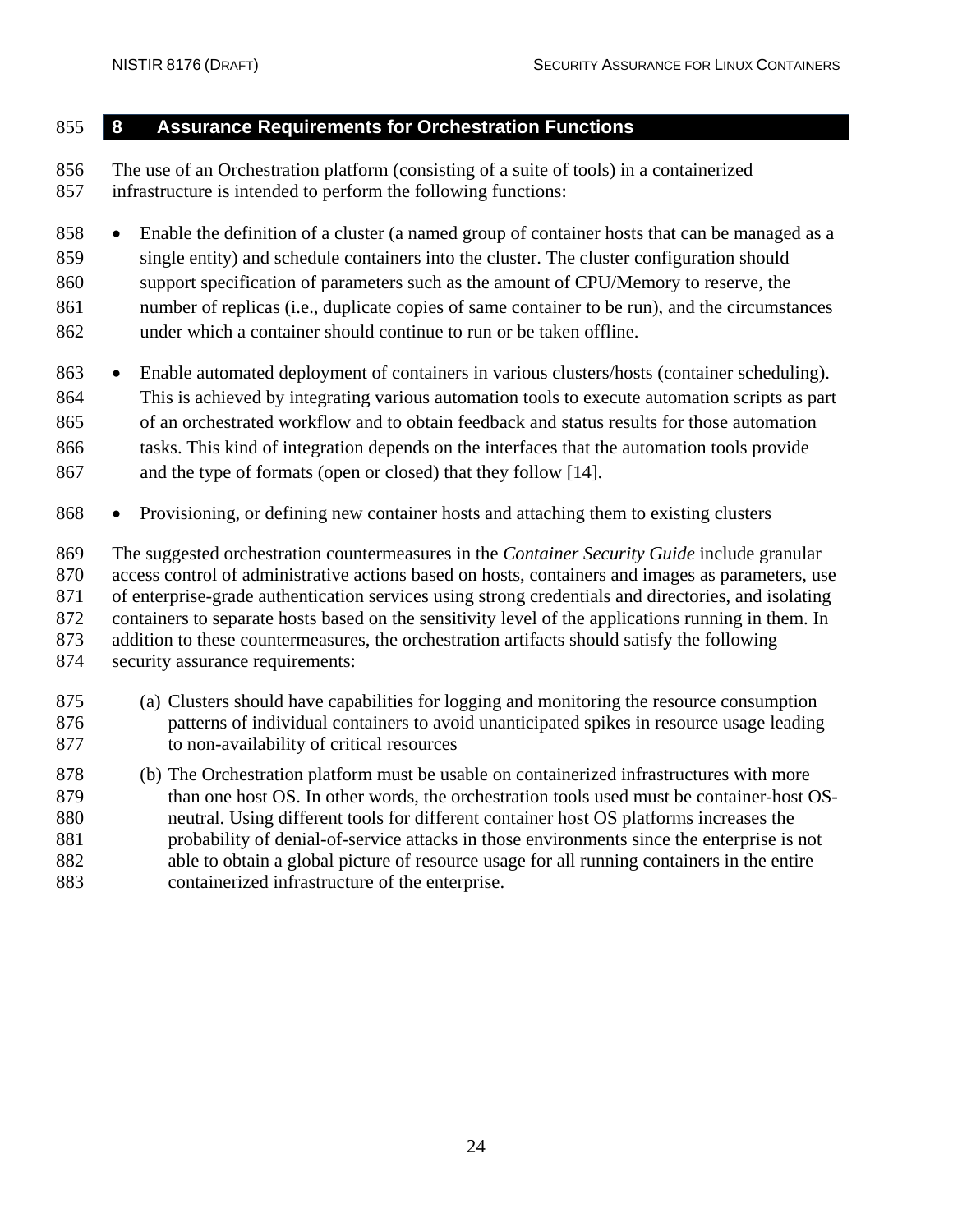#### <span id="page-34-0"></span>**9 Adverse Side effect of some Security Solutions**

 While discussing a security solution (e.g., using mount namespace) in the context of a security objective (i.e., filesystem isolation), certain augmenting solutions are recommended since the 887 solution under discussion cannot meet the objective by itself. However, there are some security solutions that, irrespective of any augmenting controls, impose certain limitations on the functionality and performance of certain container functions. Despite their direct impact affecting only functional and performance aspects, they may have an indirect impact on certain

security parameters. These are discussed below.

#### <span id="page-34-1"></span>**9.1 Resource Limiting using Cgroups**

 The use of Cgroups to limit resource access for processes/containers is included as a security solution because of its potential to mitigate the chances of denial-of-service situations. The Linux control groups (Cgroups) subsystem is used to group processes and manage their aggregate

 resource consumption. It is commonly used to limit the memory and CPU consumption of containers. A container can be resized by simply changing the limits of its corresponding

Cgroup. However, processes running inside a container are not aware of their resource limits [2].

For example, a process can see all the CPUs in the system even if it is only allowed to run on a

subset of them; the same applies to memory. If an application attempts to automatically tune

itself by allocating resources based on the total system resources available, it may over-allocate

when running in a resource-constrained container, thus resulting in denial-of-service to other

applications within the same container [2].

#### <span id="page-34-2"></span>**9.2 Syscall filters using Seccomp**

 Setting up system call filters (with whitelist and blacklist) using Seccomp is used as a security solution since system calls are not namespace-aware (ruling out the use of the namespaces

feature), though in the presence of malicious processes, this can introduce accidental leakage

between containers. However, the choice of system calls to be allowed is based on a current set

of applications in the container, and this security solution has the potential to introduce

application incompatibility since applications can be migrated between containers for load-

balancing reasons.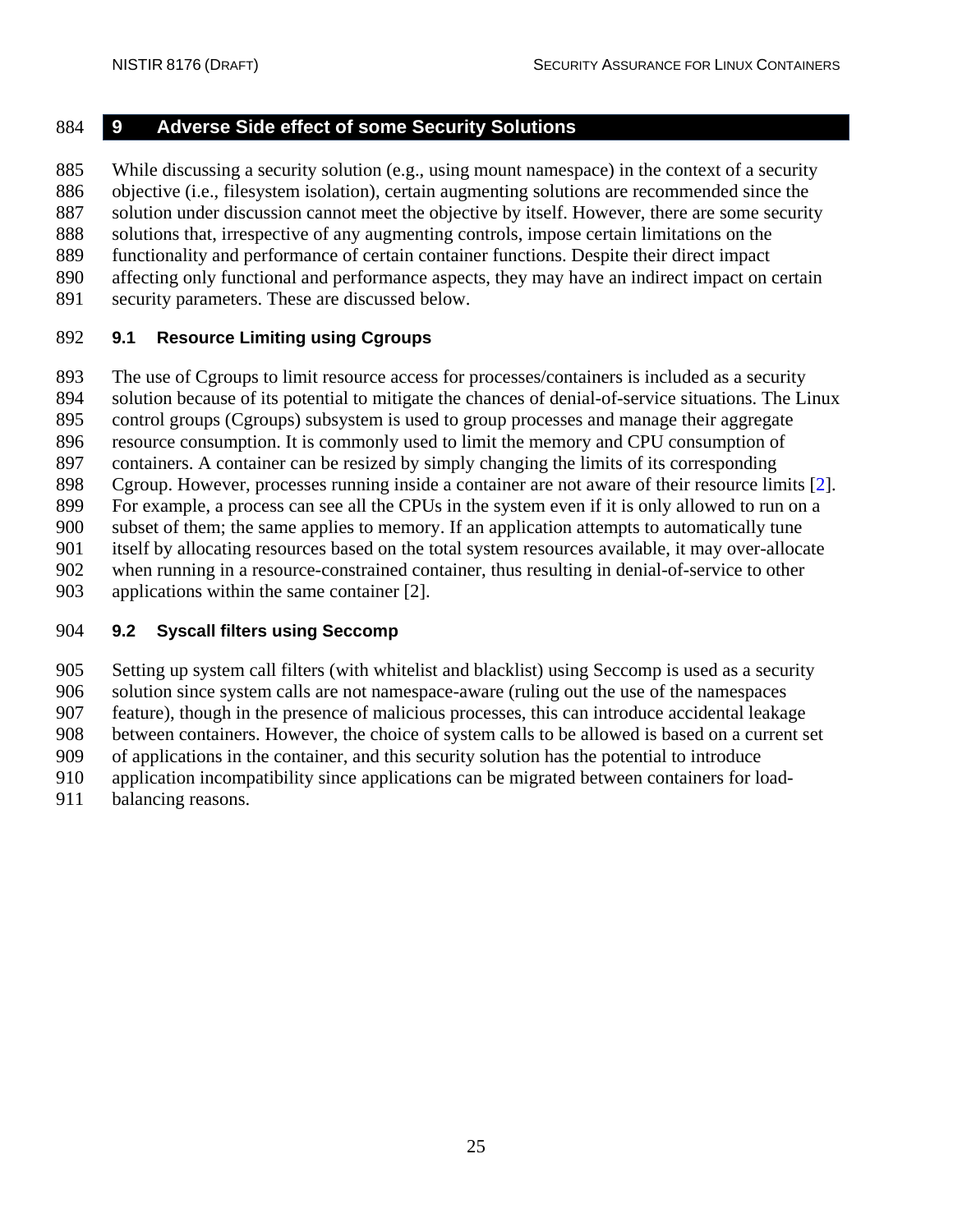#### <span id="page-35-0"></span>**10 Summary and Conclusions**

- The security solutions analyzed in this document can be summarized as follows:
- (a) Providing authenticity and attestation of integrity for software components of a container stack such as Linux (Host OS), container runtime, and the containers using hardware-based root-of-trust solutions such as TPM and vTPM
- (b) Hardware-based protection for shielding one container from another as well as containers from higher privileged software, such as Linux kernel, using the safe execution model provided by hardware architecture (e.g., Intel SGX)
- (c) Linux kernel features (Namespaces, Cgroups, Capabilities) and loadable kernel module (LKM) features for protection of the Linux kernel itself and for protecting one container from another
- (d) Protection measures for container runtime, container images, container registry, and container orchestration tools.
- The conclusion from the analysis is that every security solution must satisfy some security
- assurance requirements to effectively provide necessary and sufficient security guarantees.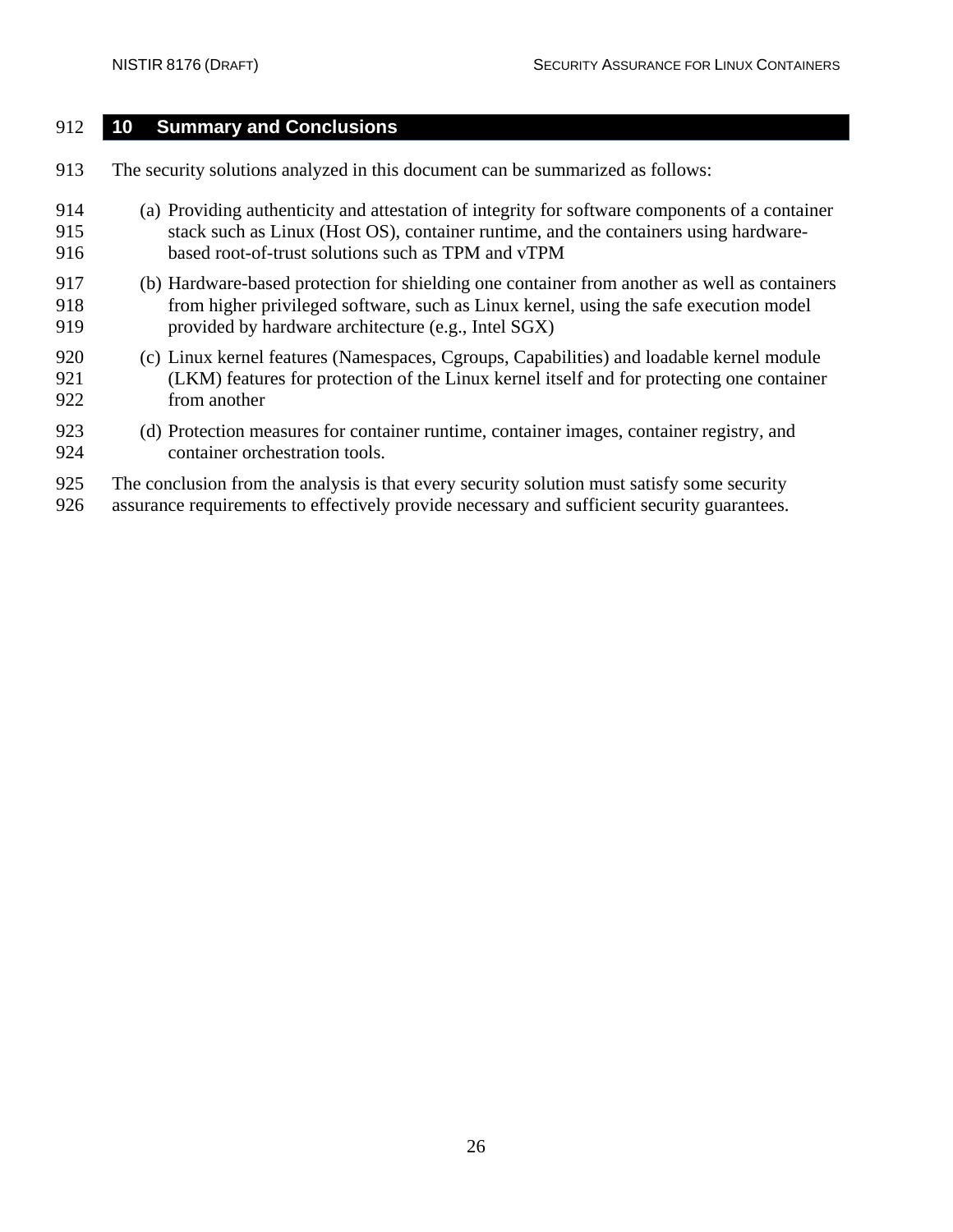## <span id="page-36-0"></span>927 **Appendix A—Acronyms**

928 Selected acronyms and abbreviations used in this paper are defined below.

| <b>EPC</b> | <b>Enclave Page Cache</b>          |
|------------|------------------------------------|
| <b>IPC</b> | Inter-process Communication        |
| <b>MAC</b> | <b>Mandatory Access Control</b>    |
| <b>MEE</b> | Memory Encryption Engine           |
| <b>NAT</b> | <b>Network Address Translation</b> |
| <b>PID</b> | Process ID                         |
| <b>PKI</b> | Public Key Infrastructure          |
| SGX        | Software Guard eXtensions          |
| <b>TPM</b> | Trusted Platform Module            |
| UDP        | <b>User Datagram Protocol</b>      |
| <b>UTS</b> | <b>UNIX Timesharing System</b>     |
| <b>VM</b>  | Virtual Machine                    |
| VNI.       | Virtualized Network Interface      |
|            |                                    |

929